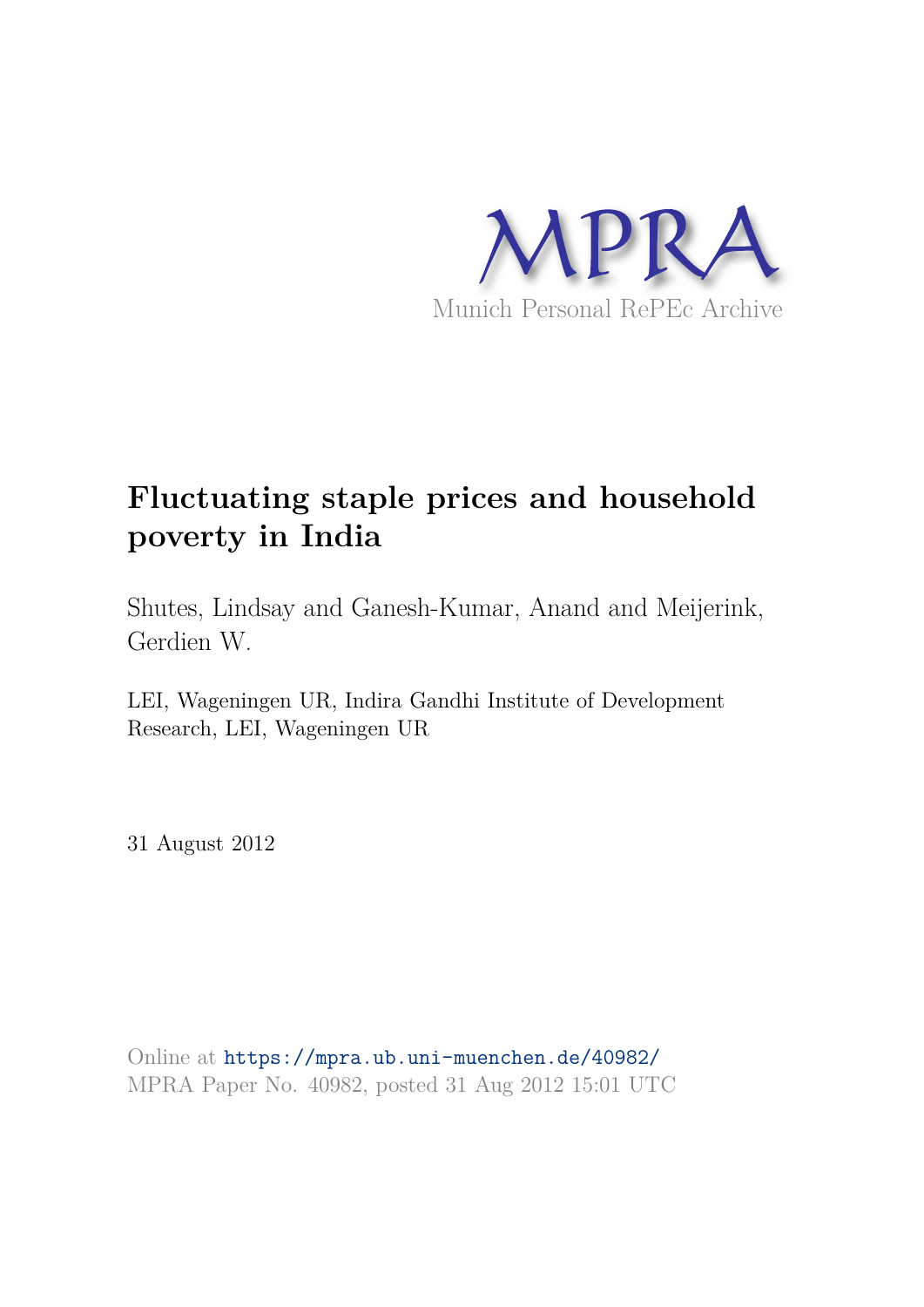## **Fluctuating staple prices and household poverty in India**

Research memorandum Version August 31, 2012

Lindsay Shutes $<sup>1</sup>$ </sup> A. Ganesh-Kumar<sup>2</sup> Gerdien W. Meijerin $k<sup>1</sup>$ 

 ${}^{1}$ LEI, Wageningen UR

<sup>2</sup> Indira Gandhi Institute of Development Research (IFPRI New Delhi)

#### **Abstract**

The general perception is that high food prices in India have increased poverty and that trade reforms will further worsen poverty. We compare Foster-Greer-Thorbecke poverty measures for various scenarios of grain price swings with and without trade reform, using price and income effects for 32 representative households computed from a global economic model and a model of India's economy. The results suggest that a rise in the global rice price actually provides strong opportunities for poverty alleviation. Global trade reform reinforces this effect for all rural population groups. An increase in urban poverty partly offsets the overall poverty reduction. While India's trade measures effectively isolate sectors from swings in global markets, they also cause India to miss opportunities to benefit from buoyant global prices.

#### **Acknowledgement**

This paper is the result of research commissioned by The Netherlands Ministry of Economics, Agriculture and Innovation (EL&I), under its research program Cluster International Cooperation, project BO 10-002-001. The authors would like to thank Karl Shutes for his work in developing the R code used for the distributive analysis. The authors also thank Derek Eaton and Thom Achterbosch for earlier contributions made to the paper and Teresa Sequeros for valuable research assistance.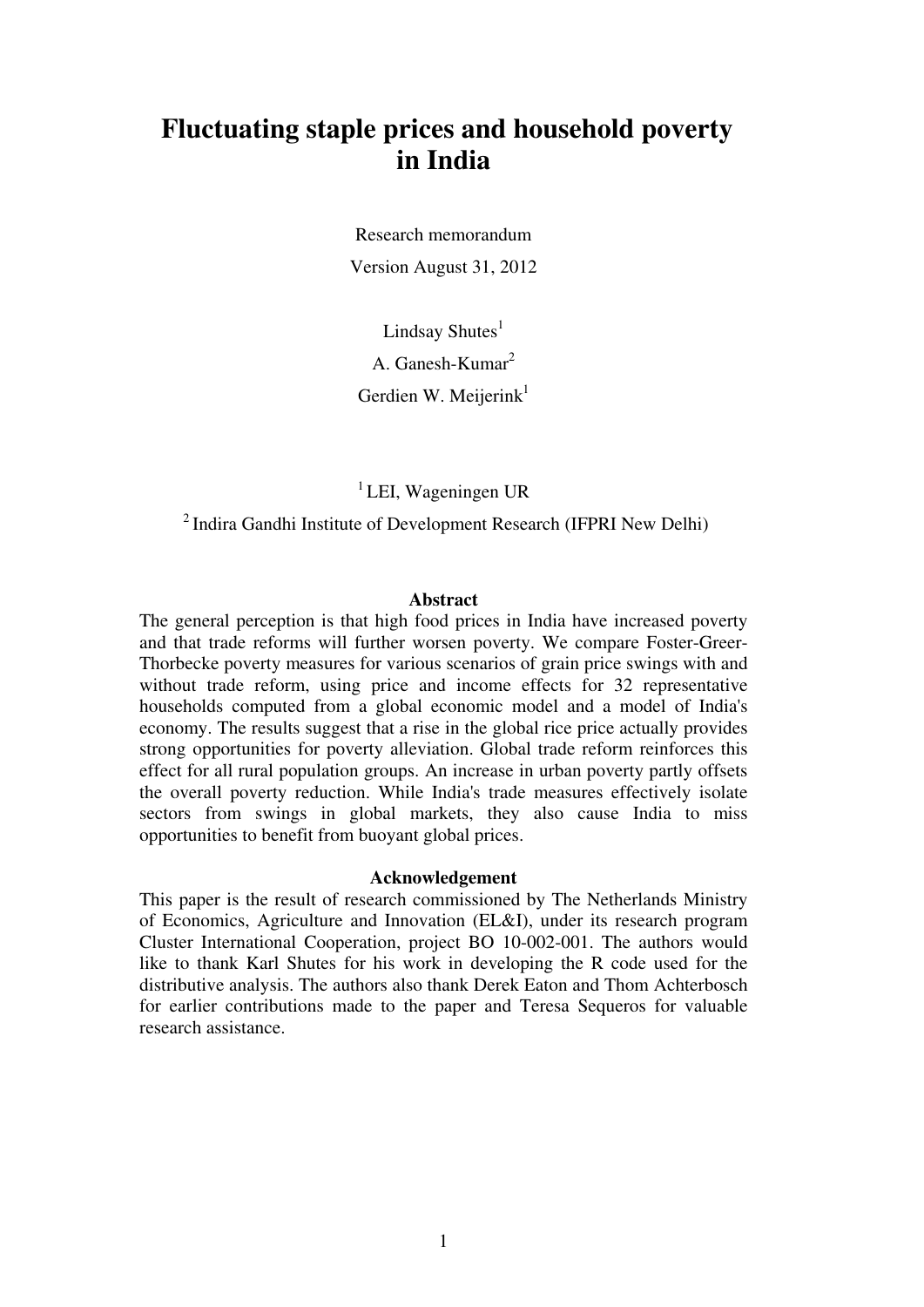#### **1. Introduction**

Since 2000, food prices have climbed in India, leading to concerns among India's policy-makers (Dasgupta, Dubey, and Sathish 2011). Paddy rice and wheat are important food crops in India and rising wheat and rice prices harm poor netconsuming households that spend a large share of their household income on food items.



**Figure 1: wheat and rice prices in world markets and in India from 2000 to 2012 (in USD/kg)** 

 $0.8$ 0.6 International  $0.4$ India  $0.2$  $\mathbf 0$ 01-01-2000 01-01-2005 01-11-2005 01-01-2010 01-11-2010 01-11-2000 01-05-2003 01-03-2004 01-09-2006 01-05-2008 01-03-2009 01-09-2011 01-09-2001 01-07-2002 01-07-2007

 The government of India has repeatedly taken domestic countermeasures in response to world price changes for staple crops in order to shield domestic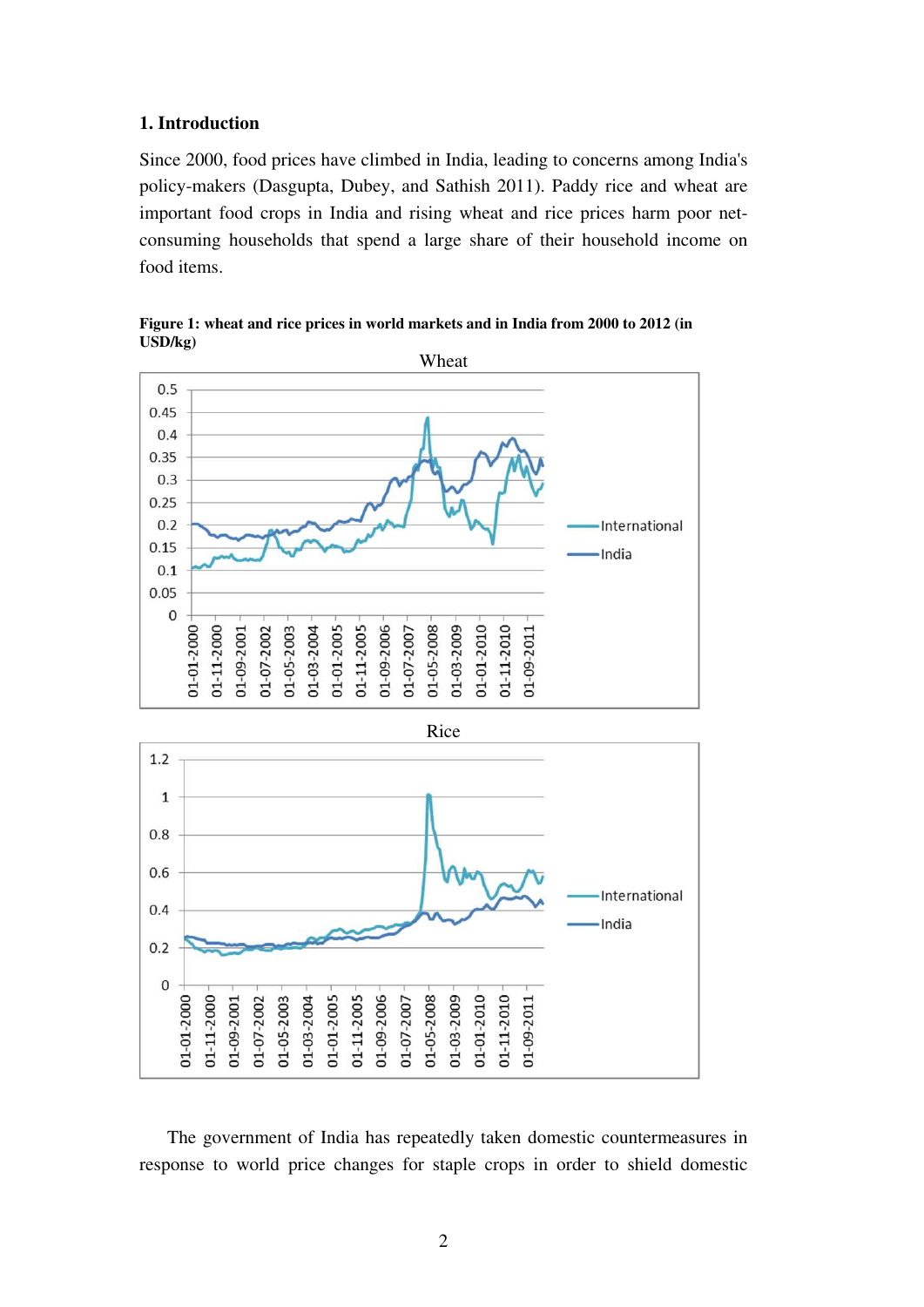markets from price fluctuations; particularly in the global markets for rice and grains. For instance, India imposed a four-year ban on wheat exports, which was withdrawn in September 2011. In 2007, the Indian government introduced a series of restrictions on non-basmati rice exports and banned rice exports completely in 2008. Figure 1 shows that India has been successful in shielding Indian prices from major fluctuations on the world market, but has not been able to prevent domestic rice and especially wheat prices from rising in the past decade.

 India's trade policies have the effect of depressing domestic price levels whilst building up stocks. Conversely, when global grain prices were severely depressed, as was the case in 2000 for wheat and 2001 for rice, the Government of India used its system of minimum support price (MSP) as a means of retaining strong producer incentives for the production of staple crops.

 While the justification of this policy stance is rooted in historical and political developments that trace back to the recurrent food crises of the Bengal Famine of 1943 through to the 1960s, academics have also buttressed this policy with arguments for a closed agricultural economy. These have mainly been based upon the claim that price swings on thin world markets lead to food security risks to India. Shielding the agricultural sector from world markets would therefore provide a level of protection needed to achieve self-sufficiency in food, and at the same time stabilize incomes in rural households (Chopra 1981). However, the fact that India has achieved self-sufficiency in a state of net agricultural taxation or disprotection seems to disprove this claim (Gulati 1989; Gulati et al. 1990). Removing these disprotection measures would, under a framework of proper agricultural policies and operating factor markets, result in a positive supply response that contributes to food availability and rising producer incomes.

 A further argument for at least a partial protection of Indian agriculture has been made by Polaski, Ganesh-Kumar, McDonald, Panda and Robinson (2008). They apply a global and a national CGE model for India to trade reform. Their main conclusion is that, from the perspective of maximizing national welfare, the government of India does better to engage in global trade reform than in bilateral deals, and is correct to seek special safeguards in a Doha agreement to protect the poor of India from the negative effects of changes in world prices in staple grains.

 The purpose of the present paper is to assess the poverty implications of changes in world commodity prices with and without trade reform for vulnerable households groups in India. We extend the work of Polaski et al. (2008) along a poverty dimension by considering the impact on individual households, rather than the 32 representative groups identified by Polaski et al. Analysing the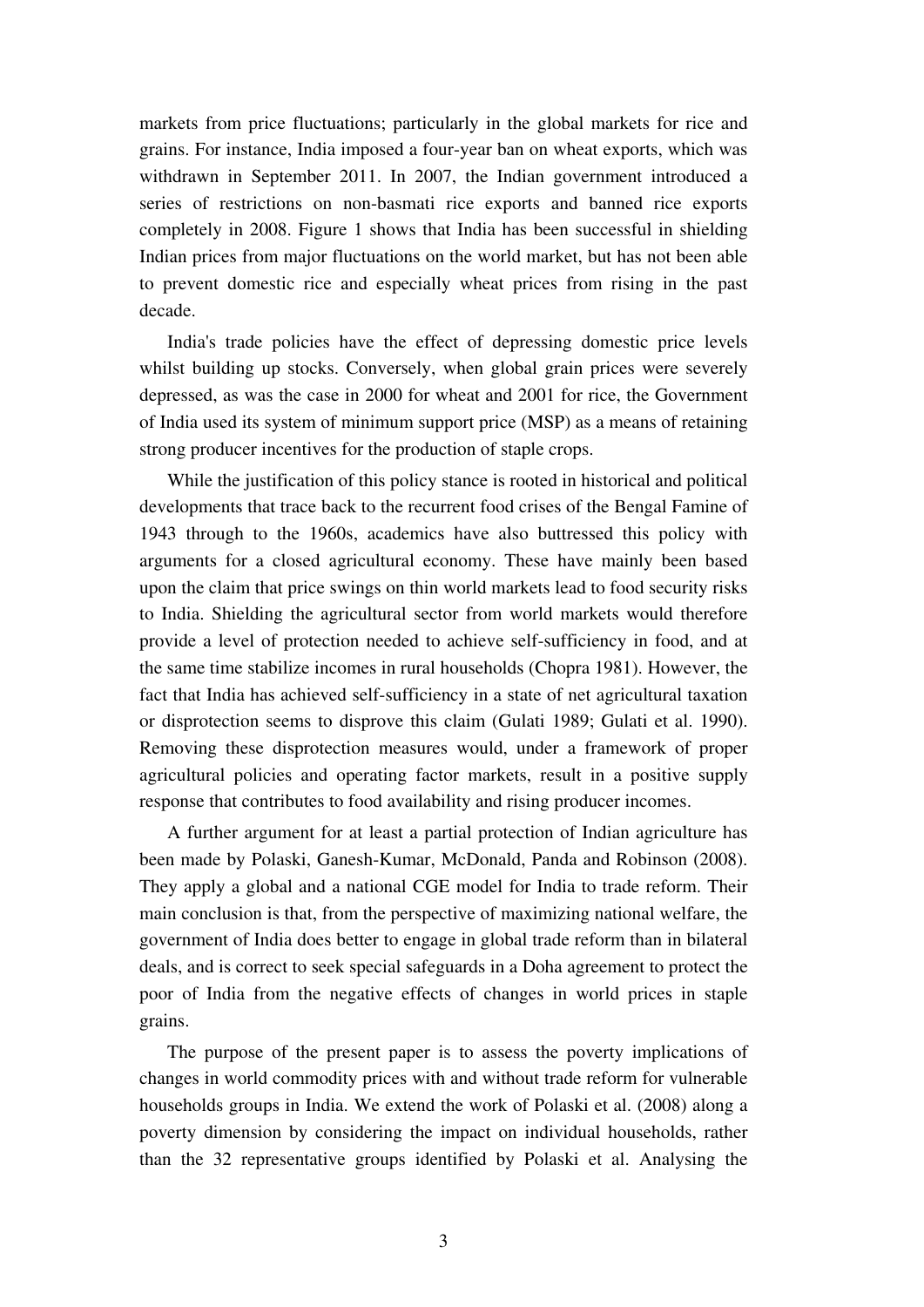distributional effects of trade reform is important because the effects are unlikely to be distributed equally with some individuals gaining from reform and some losing (Taylor and von Arnim 2005).

 Through the use of Indian household survey data, we evaluate the impact of the observed changes in household income distribution on individual household poverty as measured using the standard Foster-Greer-Thorbecke (FGT) poverty measures. We observe that many of the distributional results related to agriculture are closely related to the interaction of food demand and agricultural supply in response to a change in prices at the global level. The analysis shows that rural households stand to improve their position from trade reform more than urban households. This dichotomous result for rural and urban households reflects the interaction of farm and food prices resulting from India's intervention structure as captured in the national modelling framework.

 The paper is organized as follows. In section 2, we provide a background, briefly reflecting upon poverty in India in relation to agricultural and economic reforms. We describe the methodology to evaluate the poverty impacts of changes in world commodity prices and trade policy in section 3. In section 4 we examine the impact of global market price for rice and wheat with and without trade reform on Foster-Greer-Thorbecke poverty measures and household groups. The conclusions of the study and an agenda for future research are presented in section 5.

#### **2. Background**

 $\overline{a}$ 

#### **2. 1 Poverty and agricultural reforms**

A major debate has revolved around the effects of economic reforms in general on growth in India and, in particular, poverty. Some see the reforms as having led to a reduction in poverty while others take the almost opposite view that poverty in the 1990s was exacerbated. The differences in views revolve around what the basic trends actually were according to the statistics, but this masks alternative perspectives on what the causal mechanisms of poverty reduction are.

 The statistics on poverty in the 1990s do not provide a clear picture of what has taken place<sup>1</sup>. According to the Planning Commission's estimates, the share of the population below the poverty line in India has dropped by 14 percentage

 $1$ <sup>T</sup> The problems primarily concern changes in the questionnaire used in the Household Consumer Expenditure surveys of the National Sample Surveys Organisation (NSS) which leave open room for interpretation and subjective judgments concerning the comparability of data from before and after the changes.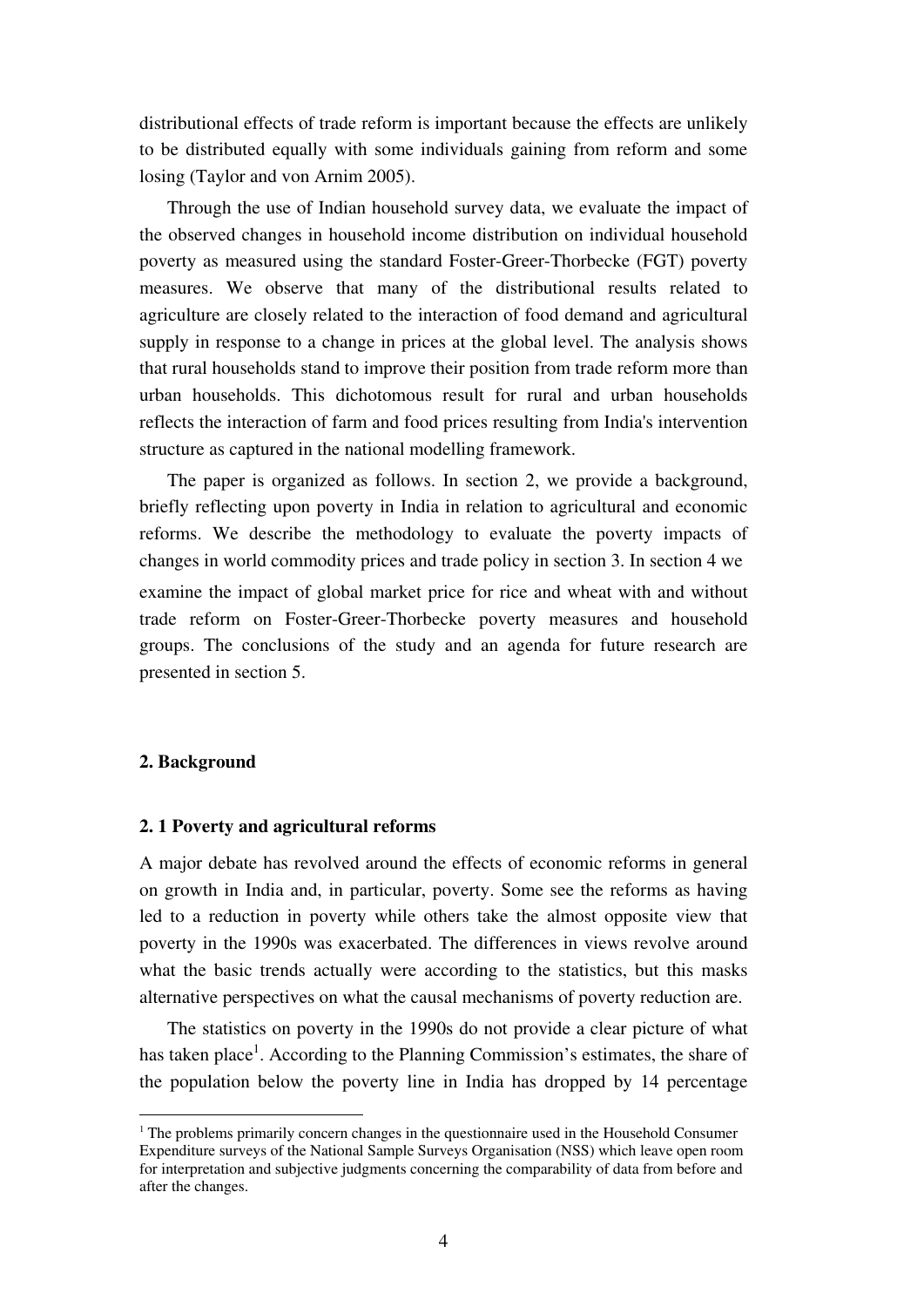points from 36% in 1993/94 to 22% in 2005/06 (Planning Commission and NSSO 61st Round). The analysis of World Bank economists Datt and Ravallion (2002) indicates that on average poverty, including rural poverty, has declined since the introduction of reforms, but that much of this decline seems only to be visible in 2000. On the whole they conclude that poverty has probably been declining at a little less than 1% per year during the 1990s. In particular, poverty reduction was present primarily in urban areas, and it seems even plausible that it actually has increased in rural areas. Even if poverty has not increased on average in rural areas, it has very likely to have increased in particular localities and among specific groups, which provides the basis for criticising the reform process and the neglect of the rural poor (see for example, Suri, 2006).

 Figure 2 shows the income or consumption share by decile with urban income being distributed slightly more unequally than rural income in India. An overview of several poverty indicators for India is given in Table 1.



**Figure 2: Income or consumption share by decile (%) in 2005** 

N. B. Based on estimated Lorenz curves. Households are ranked by income or consumption per person. Distribution are population (household size and sampling expansion factor) weighted Source: PovcalNet: the on-line tool for poverty measurement developed by the Development Research Group of the World Bank' (http://iresearch. worldbank. org/PovcalNet/index. htm accessed 27 April 2012)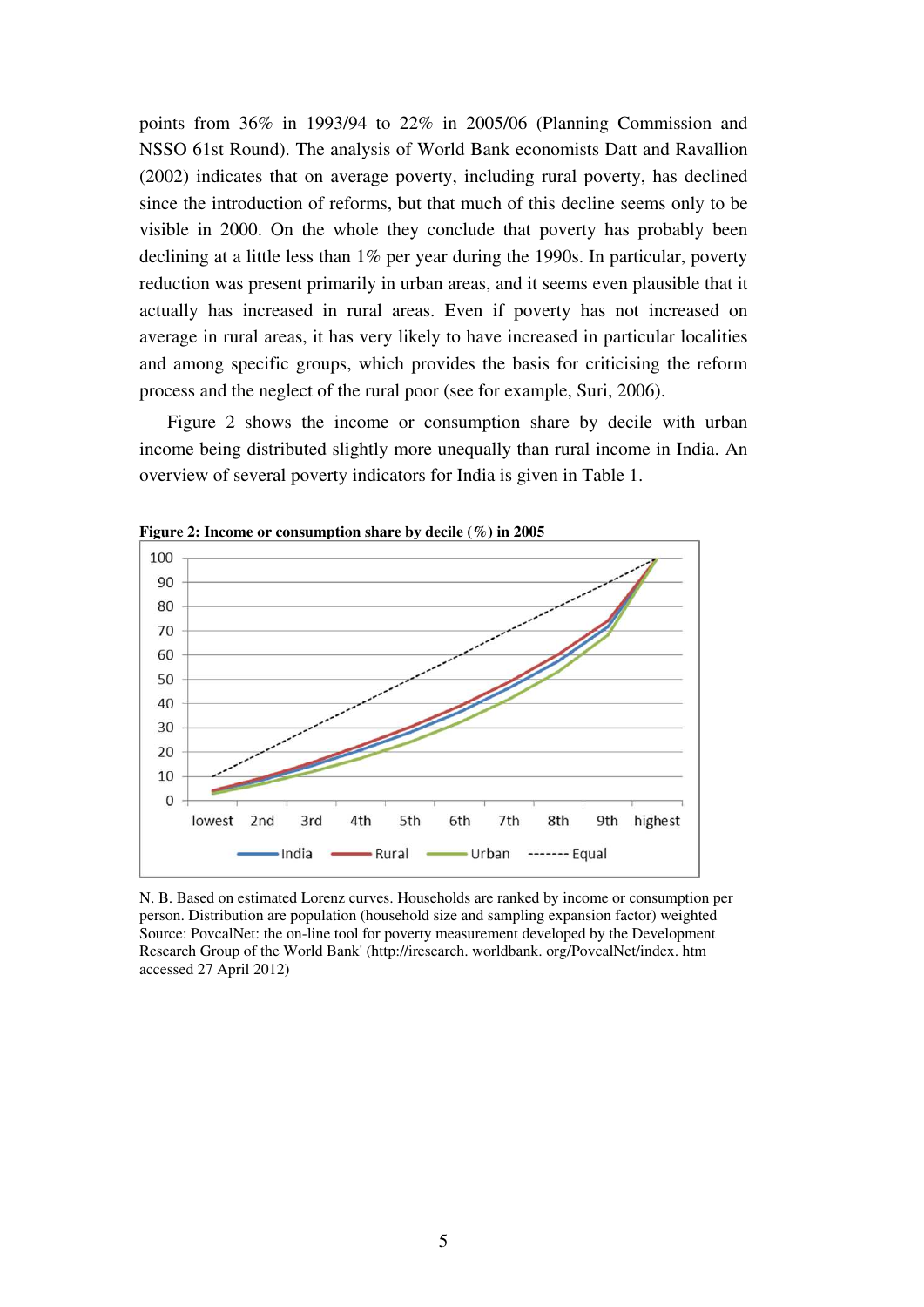| Country            | Year | Pov. line  | Mean  | Headcount | Pov. gap | <b>Squared</b> | Watts | Gini  | MLD   | <b>Population</b> | Survey   |
|--------------------|------|------------|-------|-----------|----------|----------------|-------|-------|-------|-------------------|----------|
|                    |      | (PPP\$/mo) | \$)   | $(\%)$    | $(\%)$   | pov. gap       | index | index | index | (mil.)            | year     |
| India <sup>*</sup> | 1977 | 38         | 39.17 | 65.89     | 23.22    | 10.64          | 0.33  | 35.09 | 0.21  | 652.28            | weighted |
| India--Rural       | 1977 | 38         | 37.51 | 69.02     | 24.52    | 11.26          | 0.35  | 34.2  | 0.21  | 508.65            | 1977.5   |
| India--Urban       | 1977 | 38         | 45.07 | 54.79     | 18.61    | 8.42           | 0.26  | 35.74 | 0.21  | 143.63            | 19       |
| India*             | 1983 | 38         | 42.76 | 55.51     | 17.24    | 7.19           | 0.23  | 31.11 | 0.16  | 750.04            | weighted |
| India--Rural       | 1983 | 38         | 41.03 | 57.78     | 18.06    | 7.57           | 0.25  | 30.06 | 0.15  | 571.38            | 1983     |
| India--Urban       | 1983 | 38         | 48.28 | 48.25     | 14.62    | 5.99           | 0.19  | 33.33 | 0.18  | 178.66            | 1983     |
| India*             | 1987 | 38         | 44.84 | 53.59     | 15.81    | 6.27           | 0.21  | 31.88 | 0.17  | 819.8             | weighted |
| India--Rural       | 1987 | 38         | 42.85 | 55.6      | 16.27    | 6.43           | 0.21  | 30.13 | 0.15  | 616.65            | 1987.5   |
| India--Urban       | 1987 | 38         | 50.89 | 47.5      | 14.43    | 5.78           | 0.19  | 35.57 | 0.21  | 203.15            | 1987.5   |
| India*             | 1993 | 38         | 46.68 | 49.4      | 13.56    | 5.07           | 0.17  | 30.82 | 0.16  | 928.22            | weighted |
| India--Rural       | 1993 | 38         | 43.76 | 52.46     | 14.33    | 5.36           | 0.18  | 28.59 | 0.14  | 685.4             | 1993.5   |
| India--Urban       | 1993 | 38         | 54.91 | 40.77     | 11.39    | 4.24           | 0.15  | 34.34 | 0.19  | 242.82            | 1993.5   |
| India*             | 2004 | 38         | 53.49 | 41.64     | 10.51    | 3.69           | 0.13  | 33.38 | 0.19  | 1122.99           | weighted |
| India--Rural       | 2004 | 38         | 49.93 | 43.83     | 10.66    | 3.65           | 0.13  | 30.46 | 0.16  | 802.94            | 2004.5   |
| India--Urban       | 2004 | 38         | 62.43 | 36.16     | 10.16    | 3.8            | 0.13  | 37.59 | 0.23  | 320.05            | 2004.5   |
| India--Rural       | 2009 | 38         | 54.96 | 34.28     | 7.53     | 2.46           | 0.09  | 29.96 | 0.15  | 847.59            | 2009.5   |
| India--Urban       | 2009 | 38         | 73.01 | 28.93     | 7.39     | 2.61           | 0.09  | 39.28 | 0.26  | 360.15            | 2009.5   |

**Table 1: Poverty indicators for India (rural and urban) in 1977-2009** 

**a** average monthly per capital income / consumption expenditure

**b** share of population living in households with consumption / income per person below the poverty line

**c** mean distance below the poverty line as a percentage of the poverty line

**d** mean proportionate poverty gap

**e** measure of inequality between 0 (everyone has the same income) to 1 (richtest person has all the income)

Source: PovcalNet: the on-line tool for poverty measurement developed by the Development Research Group of the World Bank' (http://iresearch. worldbank. org/PovcalNet/index. htm accessed 27 April 2012)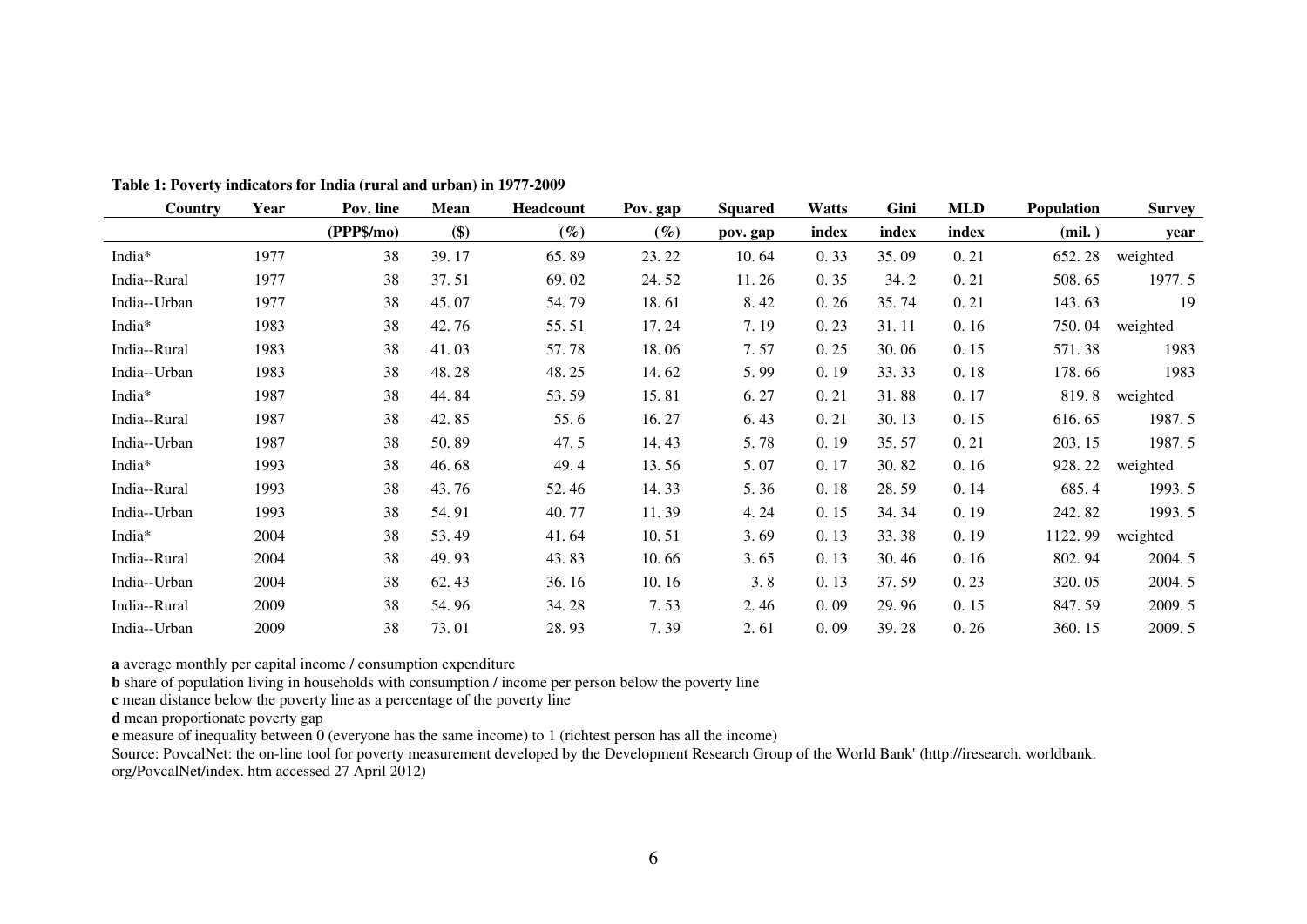There is a paucity of knowledge regarding the likely effects of recently adopted or contemplated 'reforms' on the regulation of the agricultural sector in India. Recent review studies do suggest an attitude of critical scepticism towards a perspective that argues that the agricultural sector (having averaged annual growth rates of about 2.5% over a half-century) is constrained by an inadequate incentive framework. Surely, market imperfections and 'government/regulatory failure' abound, but this does not imply that the removal of government regulations will lead to an improvement of the situation (see, for example, Harriss-White, 1996, p. 344). Analysis purporting to the contrary is typically based on a simplistic theory of markets, and rarely cognizant of the nature of differentiation and inter-dependence between market actors. This being said, it has also to be admitted that a reasonably concise and general account of alternative predictions of the effects of market liberalisation is lacking. This situation is even less clear if one is concerned not only about overall growth in the agricultural sector, but also about its poverty-reducing character.

 The issue of trade liberalization and its impact on poverty in India has attracted the attention of several authors. We refer to Shutes et al. (2012) for a more complete literature overview. A first conclusion emerging from these studies is that the short-run impacts of trade liberalization on growth and poverty are different from the medium and long-run impacts. In the short-run, trade liberalization adversely affects both growth and equity resulting in a rise in poverty. Trade liberalization increases import competition in the manufacturing sector; affecting its output and hence incomes. Though agricultural exports rise following reforms, the rise in agricultural income is insufficient to offset the loss in manufacturing output. Reforms also result in a rise in agricultural prices particularly food prices, which hurts consumers especially the poor for whom food items account for the bulk of their consumption expenditure. In the medium and long run, reforms help to accelerate GDP growth through more efficient allocation of resources across sectors<sup>2</sup>; leading to a reduction in poverty. One of the growth enhancing channels operates through an increase in the real investment rate brought about by the fall in price of investment goods which occurs even when the nominal savings or investment rate remains same.

#### **2. 2 Transmission of price effects of trade**

 The domestic price of an imported good such as rice or wheat can be altered either by a change in its world market price and/or a change in the tariff rate

<sup>&</sup>lt;sup>2</sup> Growth dynamics are not accounted for in this type of modelling.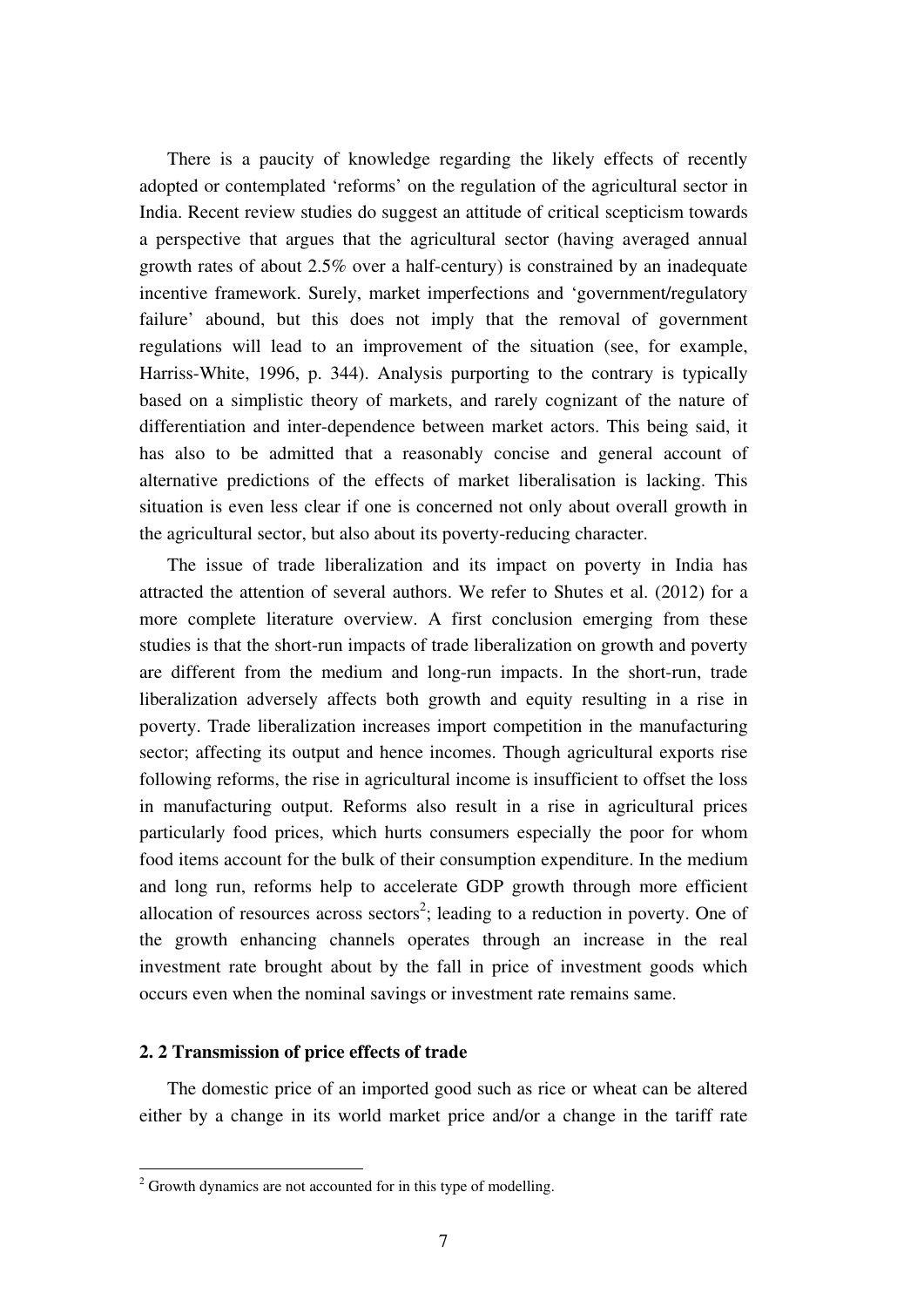applicable to it. The first represents a change in the world economic situation while the latter represents a change in domestic trade policy.

 For any good, when the domestic price of its imports increases, the demand shifts away from the imported good and in favour of the domestically produced good, resulting in a decrease in imports. The reduced import competition allows domestic producers to increase their price and/or increase output. The final equilibrium, however, depends on the price elasticities of supply and demand, and the substitution elasticities in the Armington transformation functions<sup>3</sup> (Armington, 1969). In a situation where the supply is more elastic than demand, the increase in domestic production in response to reduced import competition could actually exceed the increase in the demand for domestically produced goods. This could exert an downward pressure in prices in domestic market when import prices increase, contrary to expectations.

 Note that in this scenario the domestic price of only rice or wheat imports are specified to rise, while that of all other commodities are kept fixed at the base levels. An implication of this specification is that the imports of all other commodities become relatively cheaper than rice or wheat which leads to a fall in the consumer price index.

### **3. Method to evaluate the poverty impacts of changes in world commodity prices and trade policy**

There are several established methods for linking macro-level CGE analysis to micro level household impacts. These approaches range from distributive analysis to more complex methods including micro-simulation and models based upon Social Accounting Matrices with very detailed household accounts. Examples of micro-simulation analyses in which macroeconomic effects are transmitted to a detailed household model include Bibi  $\&$  Chatti (2006) and Cogneau & Robilliard (2000). Studies that use extended Social Accounting Matrices that include surveyed households as the representative households include Chitiga & Mabugu (2006), Annabi et al. (2005) and Cororaton & Cockburn (2005). Cororaton & Cockburn (2005) discuss the merits of each method. The distributive approach is adopted in this paper and follows the approach of Shutes et al. (2012) linking the macro level computable general equilibrium analysis of Polaski et al. to poverty effects at the individual household level.

 $\overline{a}$ 

 $3$  The Armington elasticity represents the elasticity of substitution between products of different countries, and is based on the assumption that products traded internationally are differentiated by country of origin. The Armington assumption has become a standard assumption of CGE models.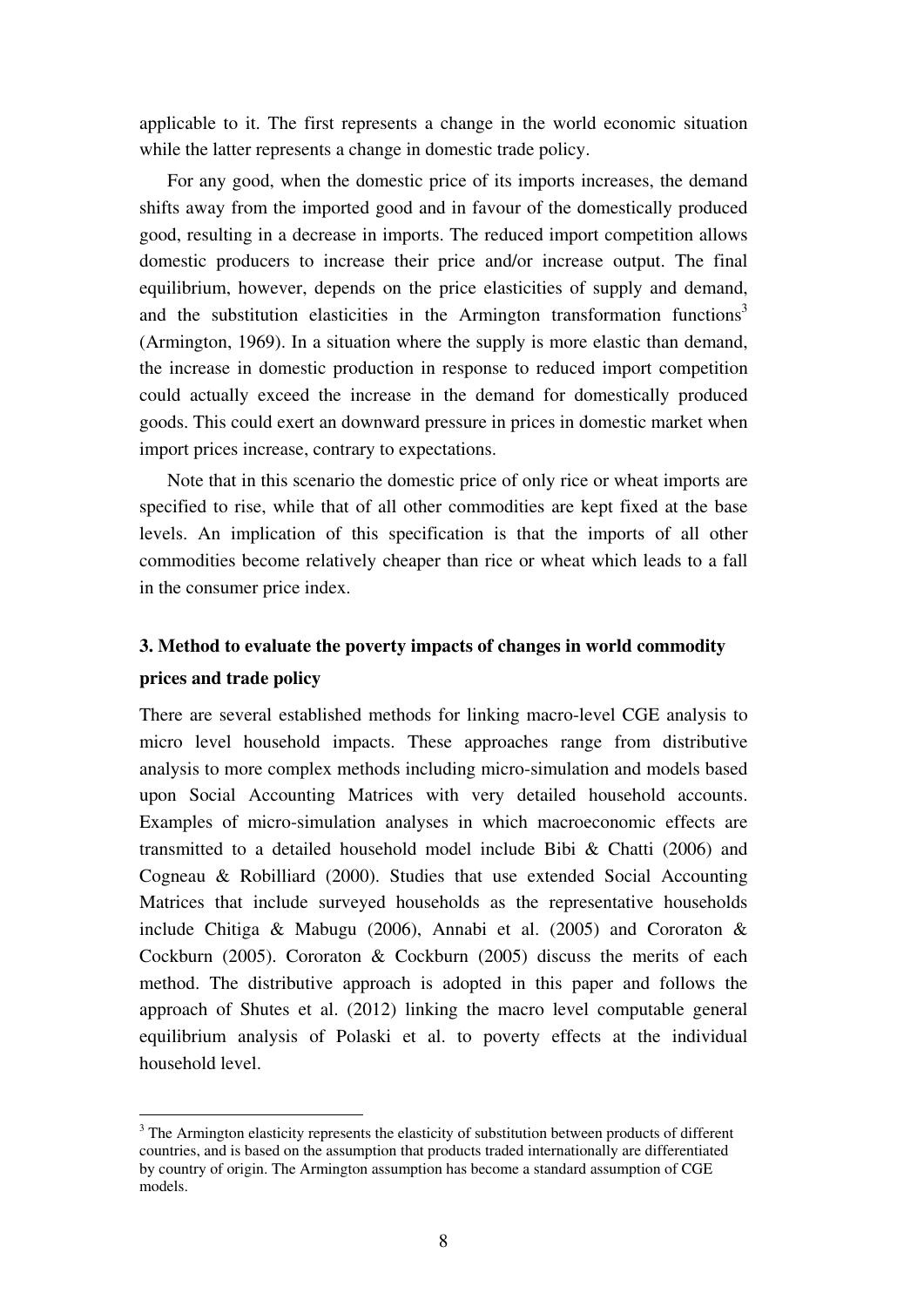#### **3. 1 Distributive analysis**

Distributive analysis entails adjusting the distribution of household expenditures to reflect changes at the micro level brought about by changes at the macro level which here include changes in trade policy and world prices. The distribution of household expenditures may be imposed (e. g. using a log-normal (De Janvry, Sadoulet & Fargeix, 1991) or beta distribution (Decaluwé et al., 2000)) or identified from survey data (Cororaton et al., 2005).

 We use the distribution of actual household expenditures taken from the 1999/2000 National Sample  $\text{Surve}^4$  in this analysis and estimate the distributions using a kernel density approach (Scott, 1992). The distribution of household expenditures for an example household (Scheduled Tribes with incomes in the lowest decile in the rural north of India) is shown as a density function in Figure 3. There is a clear clustering of expenditures around the rural poverty line (shown in red).

 The poverty impacts of changes in world commodity prices and trade reform are evaluated by comparing the level and severity of poverty under each scenario with the base situation of each household group. The impact of each scenario is captured by distributive analysis in two ways: changes in the mean of the distribution of expenditures by household group and changes in the poverty line. The impact on poverty can therefore be identified by comparing the poverty levels before and after the macro changes.



**Figure 3 Example of a density function for household expenditures** 

 $\overline{a}$ 

<sup>&</sup>lt;sup>4</sup> Survey data from 1999/2000 are used to maintain consistency between the household level data and the base year of the STAGE CGE model for India used in Polaski et al. (2008)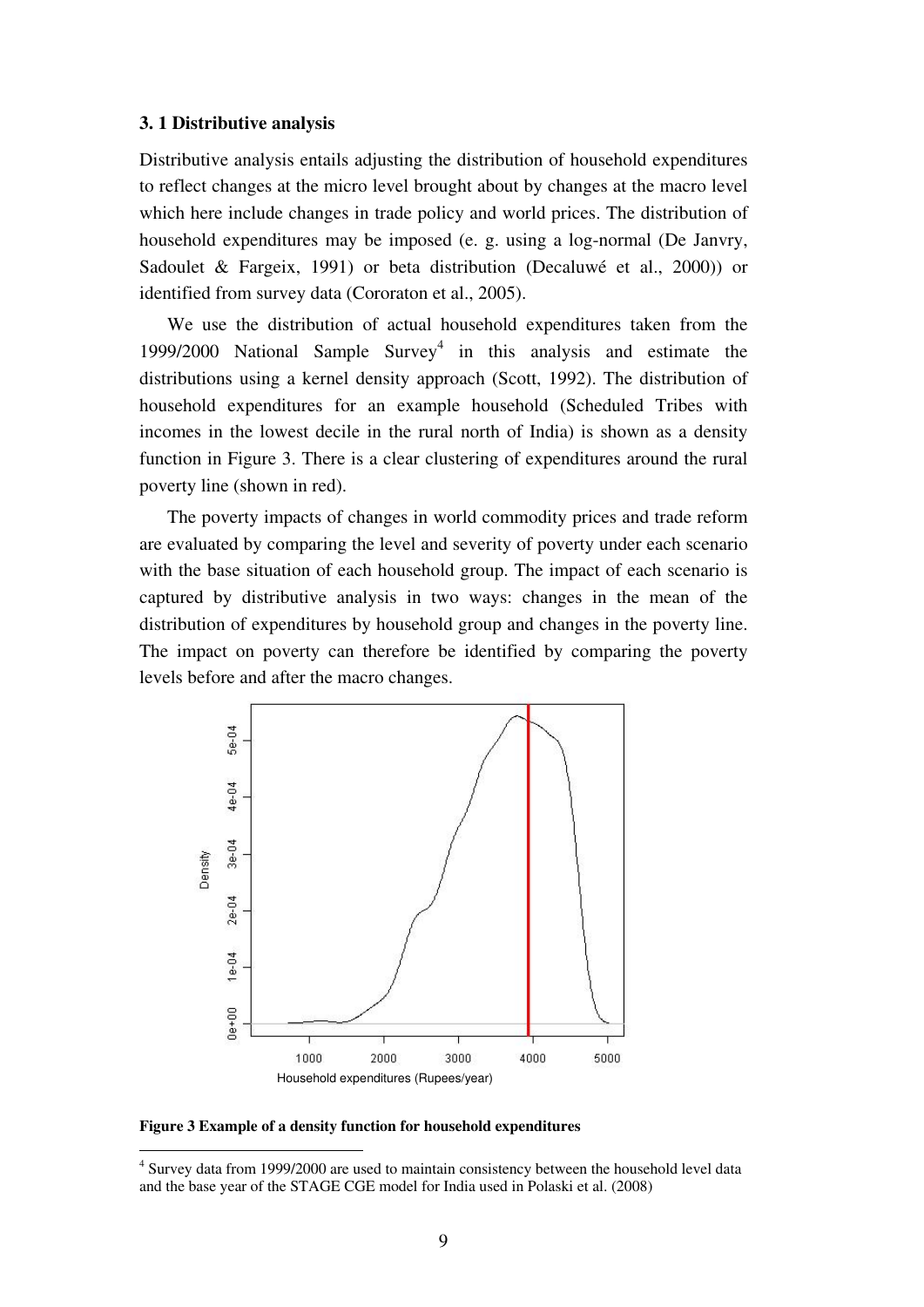#### **3. 2 Capturing Changes in Household Expenditures**

The national Indian CGE model is a variant of the single country STAGE model (McDonald, 2006). The Indian model contains 32 representative households differentiated by location (urban, rural), population group (scheduled tribes, scheduled castes, other backwards castes and other) and income group (0-30%, 31-60%, 61-90%, >90%). The household survey data from which the actual distributions of expenditures are taken include 71268 rural households and 48821 urban households differentiated by region (North, East, South, West) as well as the other categories outlined above. The identification of household by region allows geographical inequalities in poverty changes to be identified as well as those brought about by location or social group. This is an important contribution for a country as diverse as India.

 For each household group, the percentage change in mean household expenditure arising from the macro changes is applied to the distribution of actual per capita expenditures. This approach transmits the changes observed at the representative household level in the CGE model to the individual level and allows for poverty measures to be calculated for each scenario. This link relies on the established relationship that the expenditure of the representative household is the mean expenditure of all households; shifting the value of the mean therefore shifts proportionally the expenditures of individuals in each household distributed around the mean.

#### **3. 3 Updating the Poverty Lines**

Macroeconomic changes such as trade reforms and world price fluctuations are likely to have both an expenditure and a price effect. The expenditure effect is captured through the shift in mean household expenditures and the price effect through changes in the poverty line.

 The official rural and urban poverty lines for 1999/2000 are 327 and 454 Rupees per person per month respectively. Annually, the poverty lines are 3924 Rupees per person for the rural population and 5448 for the urban population. As the simulations presented in Polaski et al. are counter-factual, price changes that affect the poverty line cannot be anticipated a priori, yet the updated poverty lines must reflect the changes in prices faced by households under each scenario. We construct household specific Consumer Price Indices (CPI) from the output of the STAGE model and use them to inform the changes in the poverty line that occur under each scenario.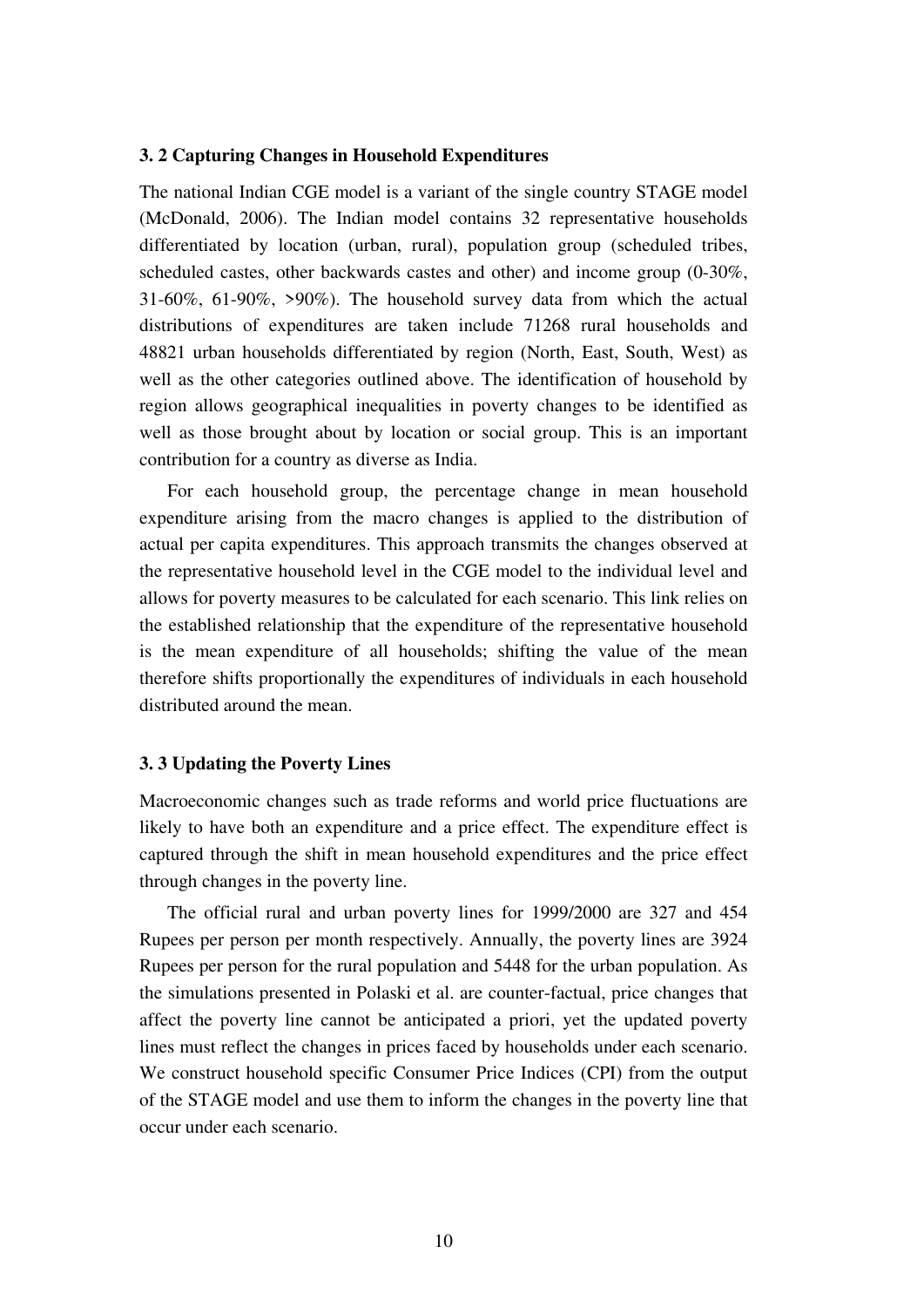The multiple households in the national model allow a sophisticated modelling of changes in the poverty line. A household specific CPI is constructed for each of the 32 representative households in the STAGE model using the formula,

$$
CPI_{h} = \sum_{c} \left( \left( \frac{PQDO_{c} * QCDO_{c,h}}{\sum_{c} PQDO_{c} * QCDO_{c,h}} \right) * PQD_{c} \right)
$$

 where, following the STAGE model notation, *PQD* is the consumer price of each commodity faced by all households, *QCD* is the quantity consumed of each commodity consumed by each household and variables suffixed with a zero refer to base period values. The household specific CPIs are therefore weighted sums of consumer prices in each scenario using the value share of consumption in the base period as the weights. The official poverty line is updated using the percentage change from the base value in the household specific CPI under each scenario. In this way, the poverty lines are updated endogenously with the effects of each simulation.

 Changes in poverty levels are attributable to three factors: changes in household expenditures, changes in the prices that affect the poverty line and the initial distribution of expenditures. Increases in mean household expenditure reduce poverty and indicated by a shift in the expenditure distribution however the real increase in expenditure may be less than the nominal increase if prices (and therefore the poverty line) are also increasing. Increases in the prices faced by households will, ceteris paribus, move more households into poverty as the poverty line shifts to the right. The initial distribution of expenditures also affects the impact of a reform on poverty; a small increase in real expenditure may lead to large reductions in poverty if there are many households subsisting on expenditures just below the poverty line. Similarly, the same change may have little effect on poverty if households are clustered far from the poverty line.

 Together, the scenario specific changes in mean household expenditure and the updating of the poverty lines using the household specific CPIs allow the impact of trade reform and world price fluctuations on the Indian population to be observed and changes in poverty to be evaluated. The distributive approach has the advantage of being relatively simple to implement but also the disadvantages of simplicity: only the first moment of the distribution is changed in response to the policy change, and there are no feedback effects from the individual household level (e. g. through changes in the pattern of consumption demand) into the national CGE model.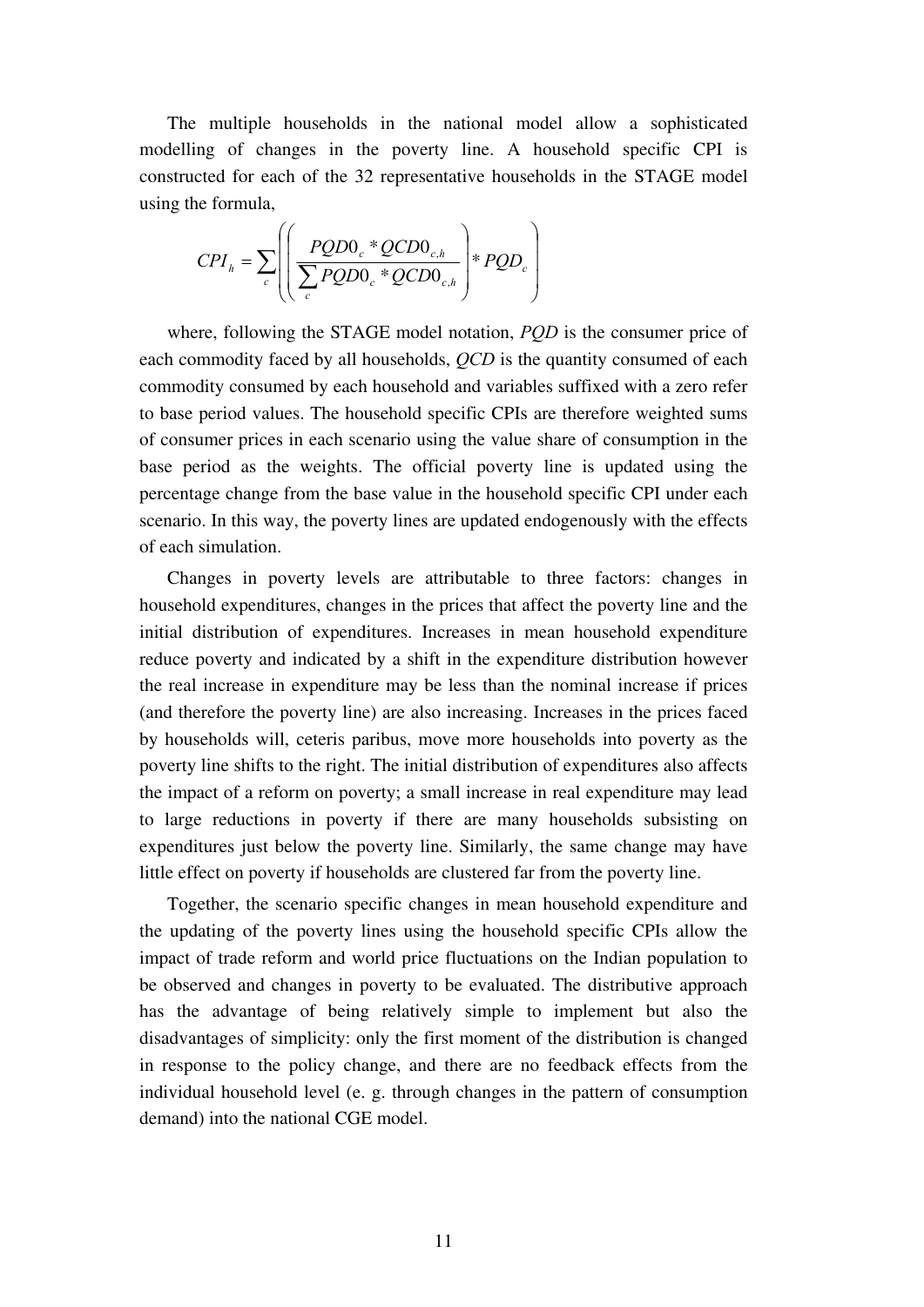#### **3. 4 Measuring Poverty**

The changes in household poverty are measured using the standard Foster-Greer-Thorbecke (FGT) poverty measures (Foster, Greer & Thorbecke, 1984). The FGT measures adapted for an expenditure-based poverty line are given by,

$$
FGT_{\alpha} = \frac{1}{n} \sum_{i=1}^{p} \left( \frac{z - e_i}{z} \right)^{\alpha},
$$

where *n* is the total population, *p* is the total poor population, *z* is the annualized expenditure-based poverty line,  $e$  is annual per capita expenditure and  $\alpha$  is a sensitivity or 'poverty aversion' parameter. The survey data are weighted using the provided weights prior to calculating the FGT measures. Typically, three FGT measures are reported; evaluated at alpha equal to 0, 1 and 2. FGT0 is the headcount poverty measure which is the proportion of the population that has expenditure levels below the poverty line. FGT1 is the poverty gap measure which is defined as the extent to which the expenditure of the average household falls below the poverty line. FGT2 is the poverty severity measure which is the square of the poverty gap and gives more weight to poor individuals that are further from the poverty line.

 The poverty measures are computed using R (R Development Core Team, 2009) using the RODBC (Ripley, 2009) and plotrix (Lemon et al., 2009) packages to manage database access and plotting respectively. The analysis produces headcount, poverty gap and poverty severity measures for the 32 poor household groups<sup>5</sup> in the base, trade reform and world price scenarios; giving a total of 960 poverty measures to comprehensive evaluate the impact of trade reform and world price fluctuations on the poor in India.

#### **4. Results**

 $\overline{a}$ 

#### **4. 1 World price simulations**

In this section, we simulate different world price changes and apply a distributive analysis. Four scenarios are first considered covering 25% and 50% price decreases and increases in rice and wheat without any trade reforms. Polaski et al. report that the distributional impact of an increase in world rice prices on Indian households is progressive: the poorest rural households see real income gains of 1.4 to 2.2 percent from a 25 percent price increase and gains of 4 to 6.4 percent from an increase of 50 percent, with the disadvantaged groups gaining most. The impact of a price increase on the incomes of urban households is more varied. Some poor households gain while others lose. The impact of increases or

 $<sup>5</sup>$  The survey allows for the identification of 128 household groups of which 32 contain</sup> households with expenditure levels below the poverty line.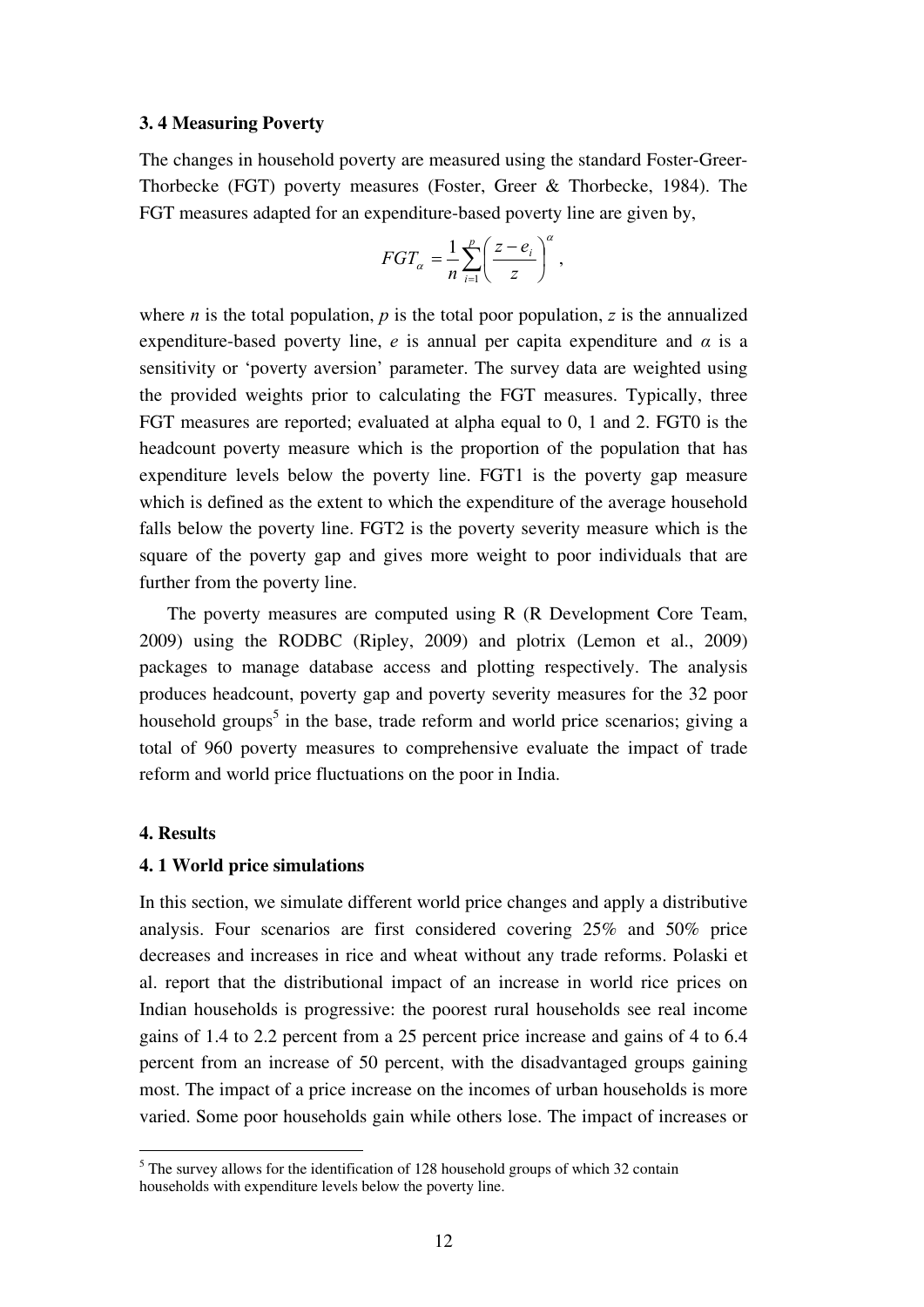decreases in the world price of wheat is more muted: increases in the world price of wheat produce very small gains for the poorest groups in rural areas and very small losses for other rural and all urban households.

 Our analysis of the poverty effects shows an interesting asymmetry with regard to the global rice price (Figure 4 and Table 2). Poverty rates fall faster under rising prices than they increase under a fall in rice prices (compare the lower and the upper panel in Figure 4). Under a hypothetical 50 percent surge in the rice price, the rural poverty headcount comes down by 8.8 percentage-points. As discussed above, a higher world price for rice boosts real income in the farm household. It also increases purchasing power, given that food prices for consumers in India fall due to the perverse response of domestic rice supply to reduced import competition.

 Under falling prices poverty rates increase in six out of eight household groups in the analysis. However, the scale of the poverty effects differ by household category, in particular across the rural-urban divide. We find, under a 50 percent drop in the global rice price, that the rural poverty headcount rises by 2 percentage-points, from 64.6 percent (base level) to 66.6 percent. Urban poverty rises twenty times less, by 0.1 percentage-points, to 55.3 percent. Under a 25 percent fall in the global rice price, the net rural poverty headcount increases by 1.2 percentage-points. Lower global rice prices appear to contribute proportionally to the deepening of rural poverty.

 Compared to rural poverty, urban poverty is less affected under the staple price scenarios. The transmission of price effects and expenditure effects to the urban households is such that they either net out or do not affect the urban households at all.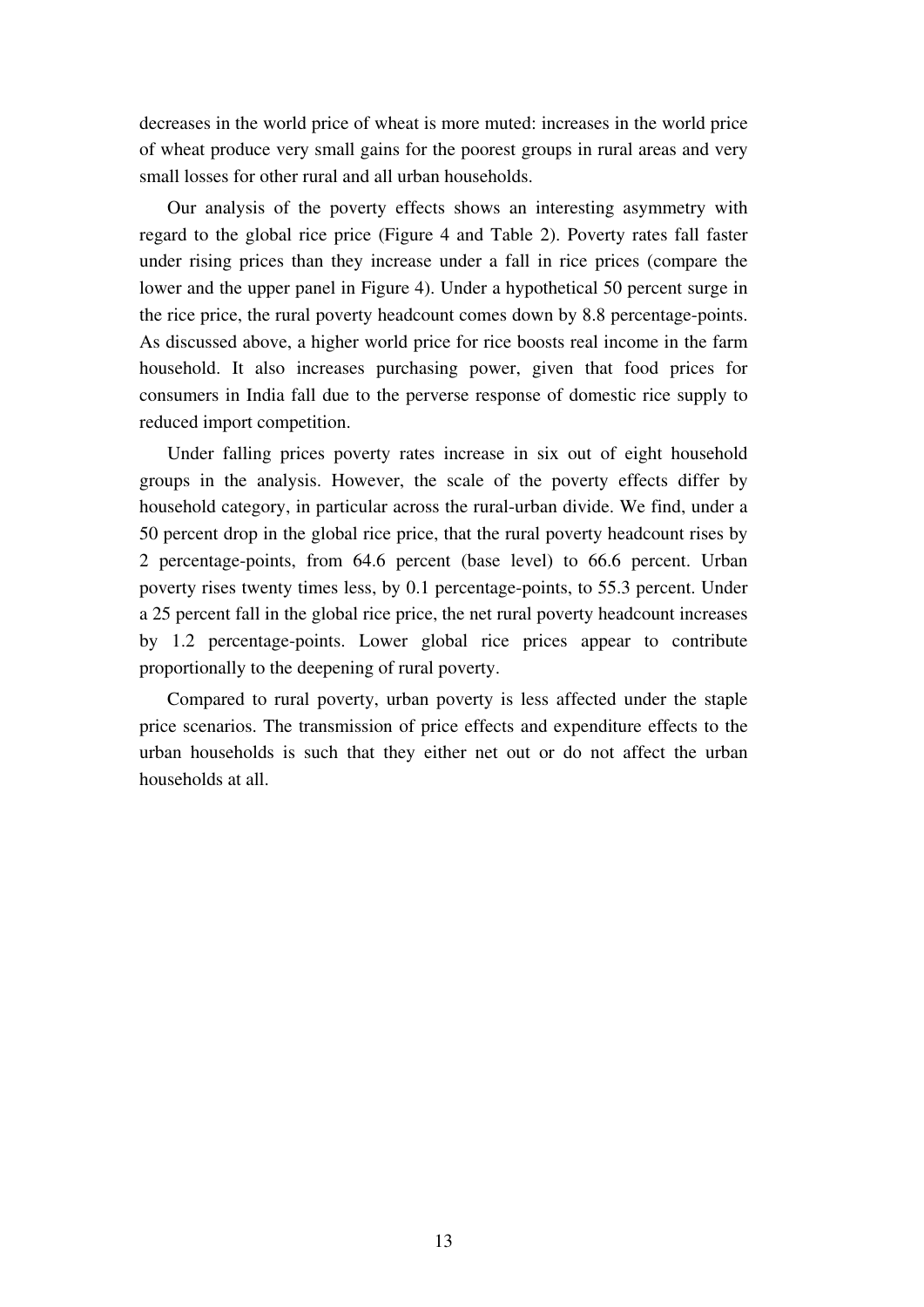|                                                     | <b>Rice</b><br>price |       |          |          | Wheat<br>price |       |          |          |
|-----------------------------------------------------|----------------------|-------|----------|----------|----------------|-------|----------|----------|
|                                                     | 50%                  | 25%   | 25%      | 50%      | 50%            | 25%   | 25%      | 50%      |
|                                                     | fall                 | fall  | rise     | rise     | fall           | fall  | rise     | rise     |
| Rural                                               | 0.021                | 0.012 | $-0.034$ | $-0.088$ | 0.000          | 0.000 | $-0.005$ | $-0.006$ |
| Rural Scheduled Tribes                              | 0.022                | 0.015 | $-0.033$ | $-0.089$ | 0.000          | 0.000 | $-0.005$ | $-0.005$ |
| <b>Rural Scheduled Castes</b>                       | 0.023                | 0.011 | $-0.038$ | $-0.093$ | 0.000          | 0.000 | $-0.004$ | $-0.004$ |
| Rural OBC                                           | 0.019                | 0.012 | $-0.035$ | $-0.088$ | 0.000          | 0.000 | $-0.008$ | $-0.008$ |
| <b>Rural Other</b>                                  | 0.019                | 0.012 | $-0.028$ | $-0.078$ | 0.000          | 0.000 | 0.000    | $-0.006$ |
|                                                     |                      |       |          |          |                |       |          |          |
| Urban                                               | 0.001                | 0.001 | 0.001    | 0.003    | 0.000          | 0.000 | 0.004    | 0.004    |
| Urban Scheduled Tribes                              | 0.003                | 0.003 | 0.000    | 0.000    | 0.000          | 0.000 | 0.003    | 0.003    |
| Urban Scheduled Castes                              | 0.005                | 0.005 | 0.000    | $-0.002$ | 0.000          | 0.000 | 0.005    | 0.005    |
| Urban OBC                                           | 0.000                | 0.000 | 0.000    | 0.003    | 0.000          | 0.000 | 0.003    | 0.003    |
| Urban Other                                         | 0.000                | 0.000 | 0.003    | 0.005    | 0.000          | 0.000 | 0.003    | 0.003    |
| Source: model simulations and authors' computations |                      |       |          |          |                |       |          |          |

**Table 2 Poverty effects under various scenarios on staple prices (change to base headcount rate in % points)** 

**Figure 4**. Changes to poverty headcounts of households under increasing (A) and decreasing (B) rice prices in a situation without a Doha Agreement

Positive effect Neutral effect Negative effect

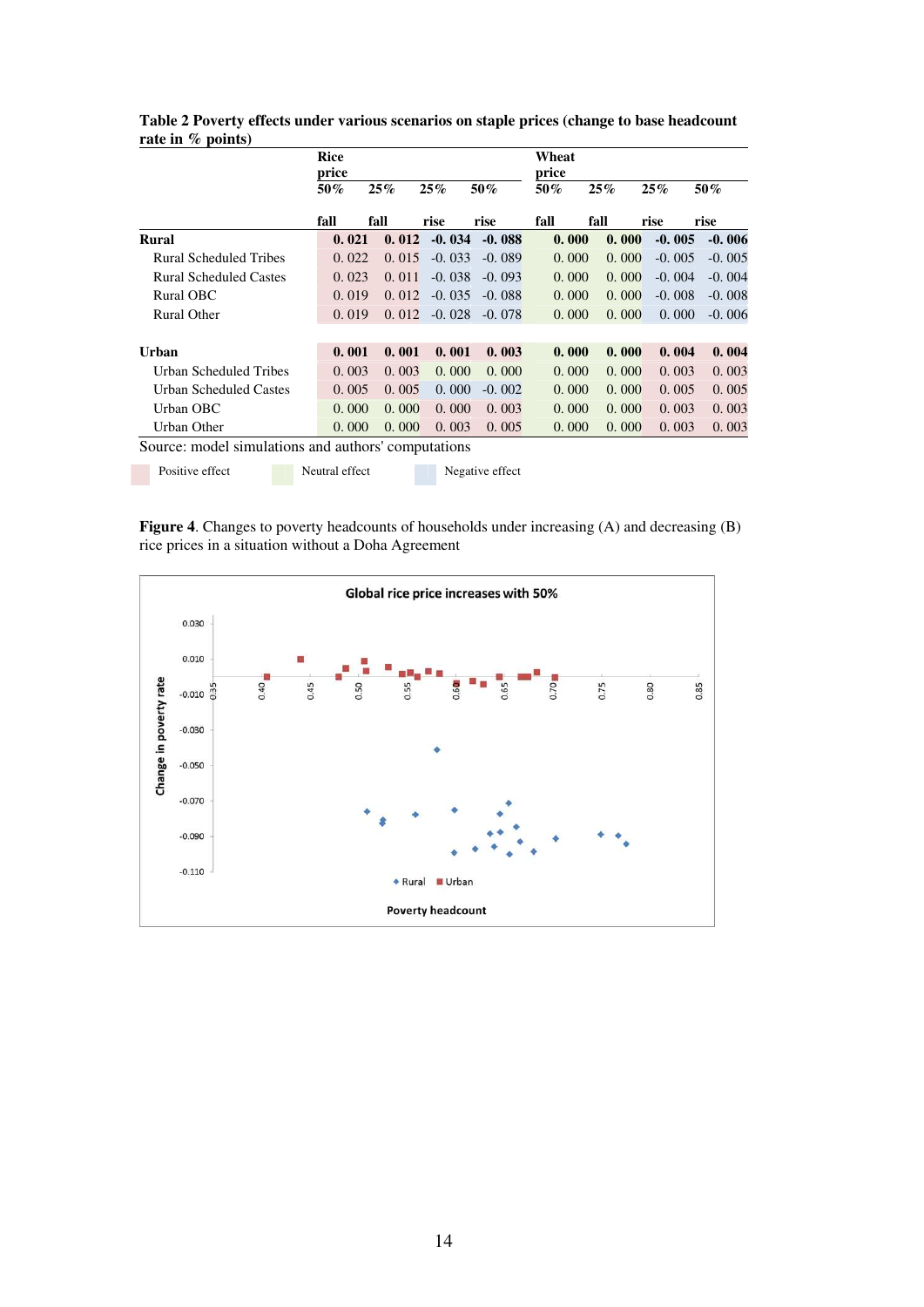

Source: model simulations and authors' computations

 De Janvry and Sadoulet (2009) also evaluate the impact of rising world cereal prices on India's poor. Despite considering similar size price increases, they find that it is the rural poor who lose out most from increasing cereal and edible oil prices. This finding runs contrary to the standard expectation that it's the urban poor who are most at risk from rising consumer prices and indeed to our findings. Several factors may account for the difference in conclusions between our study and that of De Janvry and Sadoulet. Firstly, they analyse the change in welfare from rising prices in a partial equilibrium framework which does not account for second order effects on household income from changes in demand patterns. Secondly, they consider farmer and non-farmer households whereas we consider household groupings based upon population group; indeed extending our household split to include a farmer/non-farmer would be an interesting area for future work. Finally, they explicitly account for home consumption of produced goods which is not included in the version of the STAGE model used for the Polaski study (cf Shutes et al. 2012), again this would be a useful extension of our analysis.

#### **4. 2 World price simulations in a post-Doha world.**

A second set of scenarios examines the poverty impact of the same price changes in global staple markets in a situation where India's trade policy is adjusted according to the commitments from a Doha agreement. We are interested in comparing poverty impacts under alternative price developments in a post-Doha world to a pre-Doha world. The difference indicates to what extent a Doha agreement renders the poor more vulnerable to price changes.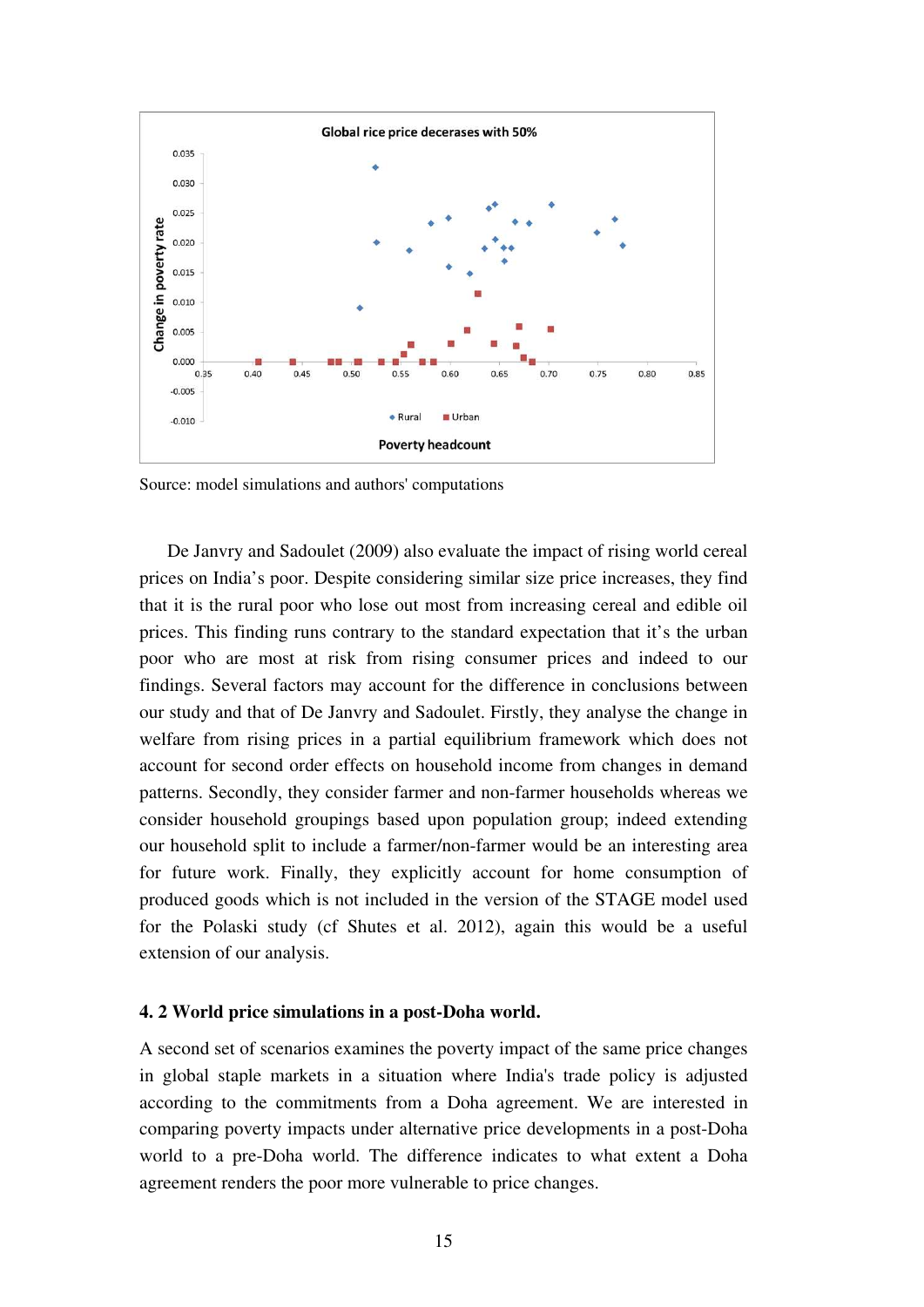The results of this exercise are summarized at the aggregate level of rural and urban poverty in Figure 5. The diagram compares rural and urban poverty headcounts for two price decreases (m25 and m50) and two price increases (p25 and p50) in wheat and rice in a pre- and post-Doha world. The introduction of a Doha agreement improves the benefit to the rural population of a 50 percent increase in the world price of rice; reducing poverty by 10.1 percentage points compared to 8. 8 percentage points in a pre-Doha world. A Doha agreement does not prevent that a fall of 50 percent in the rice price leads to increased poverty but because of a partly offsetting Doha-effect, the poverty headcount rises 0.1 percentage-points less than in a situation without a Doha agreement in place. Post-Doha rural poverty rates lie strictly below the pre-Doha rates. In other words, a Doha agreement does not appear to worsen the position of the rural poor<sup>6</sup>.

 Urban poverty is barely affected by changes in world prices and the introduction of a Doha agreement. The results show a very slight deterioration in the position of the poor in a post-Doha situation.

 Thus, our main result is that the positive effect of a Doha Round agreement on rural poverty is upheld under various market conditions. In a situation of rising staple prices, a Doha agreement further contributes to rural poverty alleviation. The Doha-induced contribution to poverty alleviation is however insufficient to completely offset rising rural poverty levels under falling world staple prices. While the scale of effects is limited, the position of the urban poor deteriorates more under a Doha agreement than under any of the price scenarios. Increased integration with the world market increases the opportunities for big wins but also big losses.

 $\overline{a}$ 

<sup>&</sup>lt;sup>6</sup> This is not surprising as Doha reduces the distortions and therefore more of the world price reaches the producers, thus reducing poverty. It would be different if we were considering a shock with endogenous price effects. Then Doha might reduce the price increase of a shock which would mean less income for the rural poor. However, in this paper we consider a fixed 50% increase in prices which is unaffected by the introduction of the Doha agreement.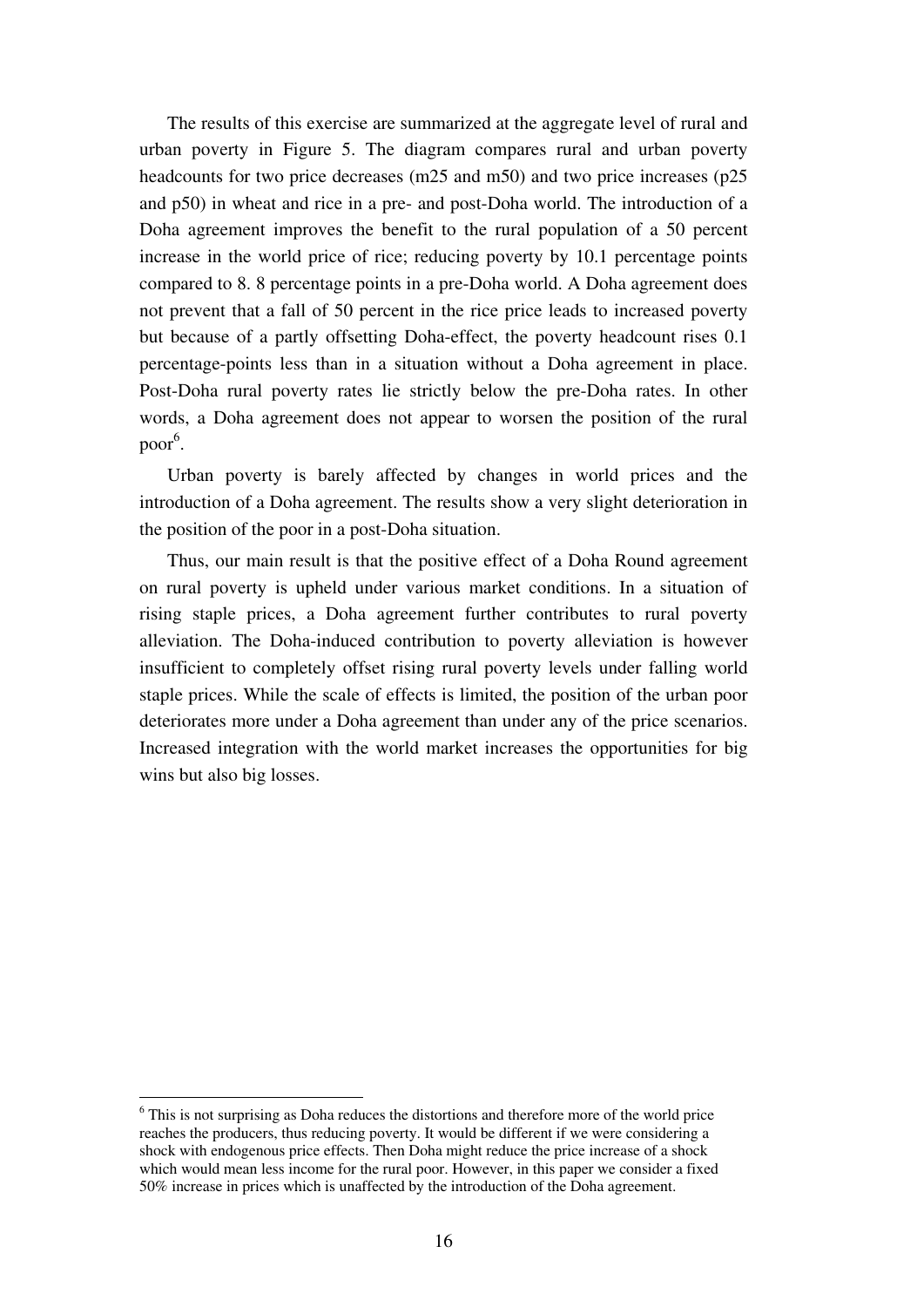

**Figure 5**. Rural and urban poverty under alternate staple market conditions in a pre-Doha and post-Doha situation

N.B. the y axis is percentage point difference – multiplied by 100 Source: authors' computations on various simulation results of Polaski et al.

#### **5. Conclusions**

When global prices for rice and wheat increase, domestic wheat and rice production becomes relatively cheap, which induces consumers to switch to domestic wheat and rice, increasing demand which will increase domestic prices. However, high global prices induce producers to increase their supply, and especially when exports are limited, as they are in India, this will put a downward pressure on prices. The overall net effect therefore depends upon the elasticities of demand of supply.

 Our results suggest that price increases in rice and wheat, two major staple crops in India, reduce poverty for rural households through a positive impact on incomes, with a negligible effect on urban households. The effect is most pronounced for rice. Extending our household split to include farmer/non-farmer households to reflect net buyers of rice and wheat would be an interesting area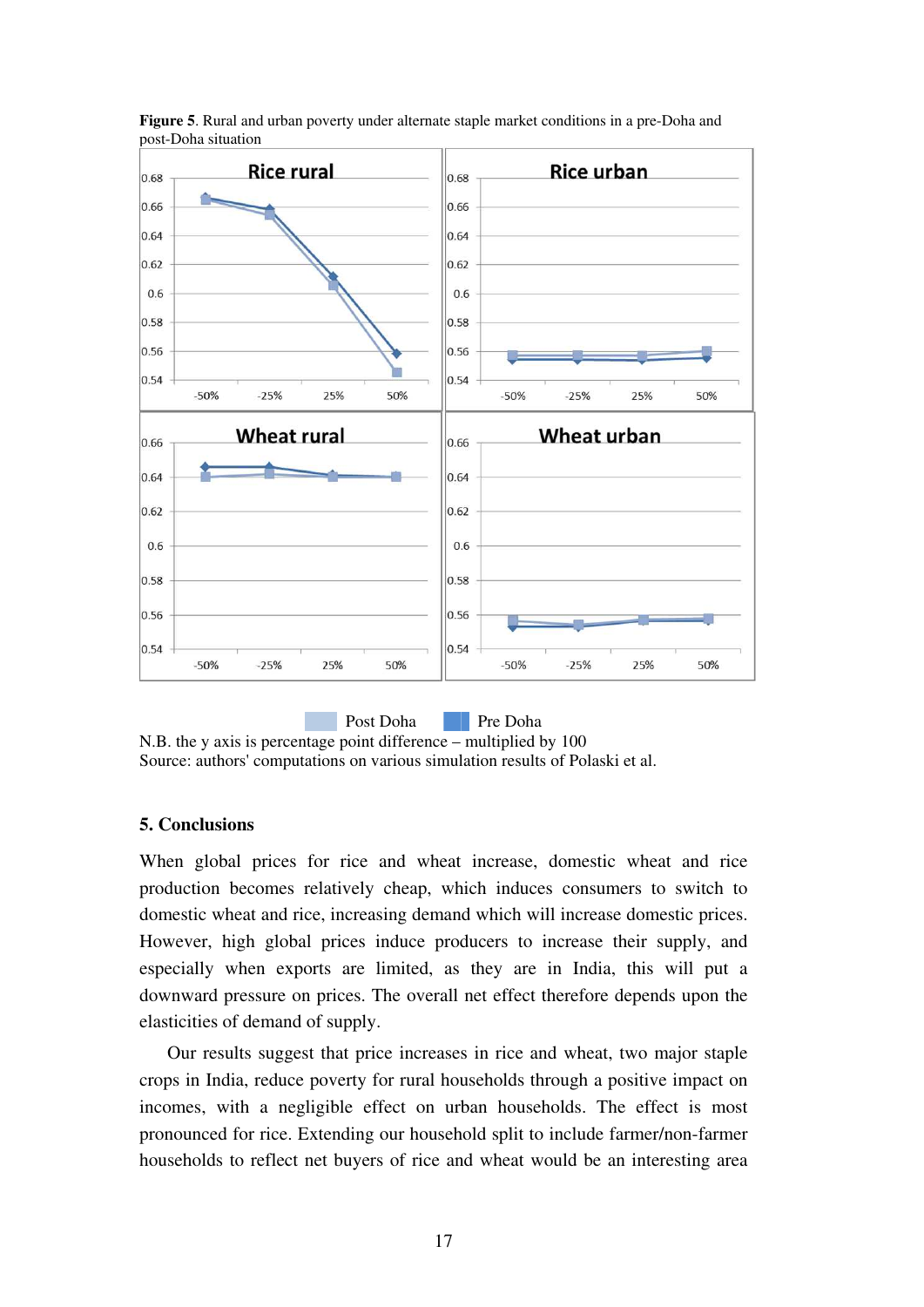for future work. In addition, a useful extension would be to account for the home consumption of produced goods.

 Analysing trade reform, we find that a Doha Round agreement under increasing world prices further contributes to rural poverty alleviation. Furthermore, a Doha agreement partly offsets rising rural poverty levels under falling world staple prices. While the scale of effects is limited, the position of the urban poor deteriorates more under a Doha agreement than under any of the price scenarios. Our results therefore qualify the necessity for special safeguards (such as imposing export bans): where these measures effectively isolate sectors from global markets, opportunities to benefit from buoyant global prices are missed.

 The domestic (or inward) focus of India's political agenda poses a challenge to trade reform, particularly if there are concerns about negative consequences for poverty and food security. Future work may therefore extend the framework of the present paper to provide an analysis of possible countermeasures to redress adverse poverty effects. This would indicate to what extent India, while engaging in global trade reform under the Doha round, may be able to use domestic agricultural policies to control the livelihood risks and food-security threats at the household level.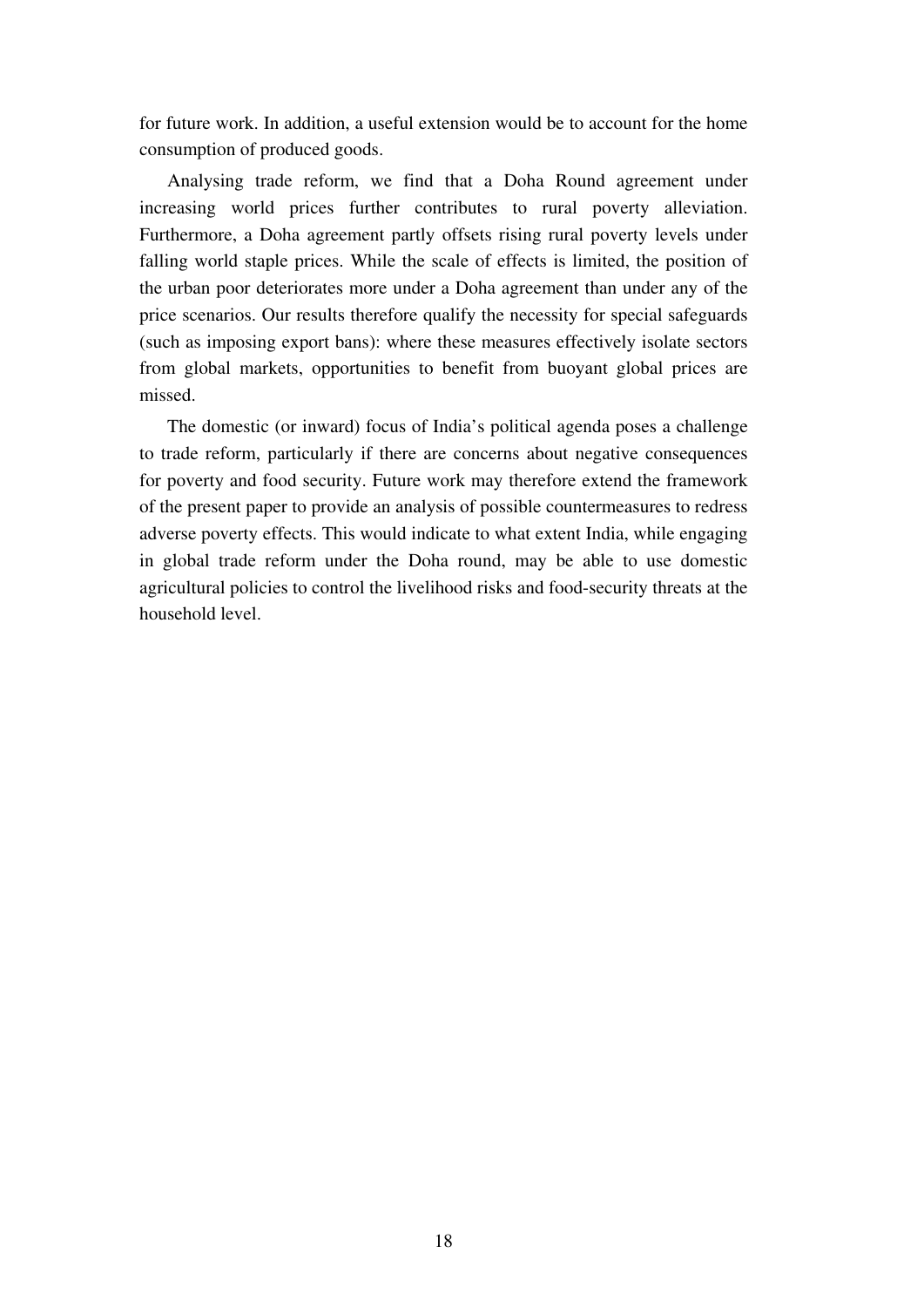#### **References**

- Anderson, K., W. Martin and D. van der Mensbrugghe. 2006. Market and Welfare Implications of Doha Reform Scenarios, in K. Anderson and W. Martin [Eds. ] *Agricultural Trade Reform and the Doha Development Agenda*, New York: Palgrave Macmillan.
- Annabi, N., Cissé, F., Cockburn, J. & Decaluwé, B. (2005). Trade Liberalisation, Growth and Poverty in Senegal: a Dynamic Microsimulation CGE Model Analysis. Working Paper, 512, CIRPEE.
- Armington, P (1969) 'A theory of Demand for Products Distinguished by Place of Production', IMF Staff Papers, 16, 159-178.
- Bibi, S. & Chatti, R. (2006). Trade Liberalization and the Dynamics of Poverty in Tunisia: a Layered CGE Microsimulation Analysis. Working Paper, 7, PEP-MPIA.
- Chitiga, M. & Mabugu, R. (2006). Does Trade Liberalisation Lead to Poverty Alleviation? A CGE Microsimulation Approach for Zimbabwe. Working Paper 18, PEP-MPIA.
- Chopra. R. N. 1981. *Evolution of Food Policy in India.* New Delhi: Macmillan.
- Cogneau, D. & Robilliard, A-S. (2000). Growth, Distribution and Poverty in Madagascar: Learning from a Microsimulation Model in a General Equilibrium Framework. TMD Discussion Paper, 61, IFPRI.
- Cororaton, C. B, Cockburn, J. & Corong, E. (2005). Doha Scenarios, Trade Reforms and Poverty in the Philippines: A CGE Analysis. MTID Discussion Paper, 86, IFPRI.
- Cororaton, C. B. & Cockburn, J. (2005). Trade Reform and Poverty in the Philippines: a Computable General Equilibrium Microsimulation Analysis. Working Paper, 0513, CIRPEE.
- Dasgupta, Dipak, R. N. Dubey, and R. Sathish. 2011. *Domestic Wheat Price Formation and Food Inflation in India*. Working Paper Series. New Delhi, India: Department of Economic Affairs, Ministry of Finance, Government of India.
- Datt, G. & M. Ravallion, (2011). Has India's Economic Growth Become More Pro-Poor in the Wake of Economic Reforms? World Bank Economic Review, Oxford University Press, vol. 25(2), pages 157-189, February.
- De Janvry, A., Sadoulet, E. & Fargeix, A. (1991). Politically Feasible and Equitable Adjustment: Some Alternatives for Ecuador. World Development, 19(11), pp. 1577-1594.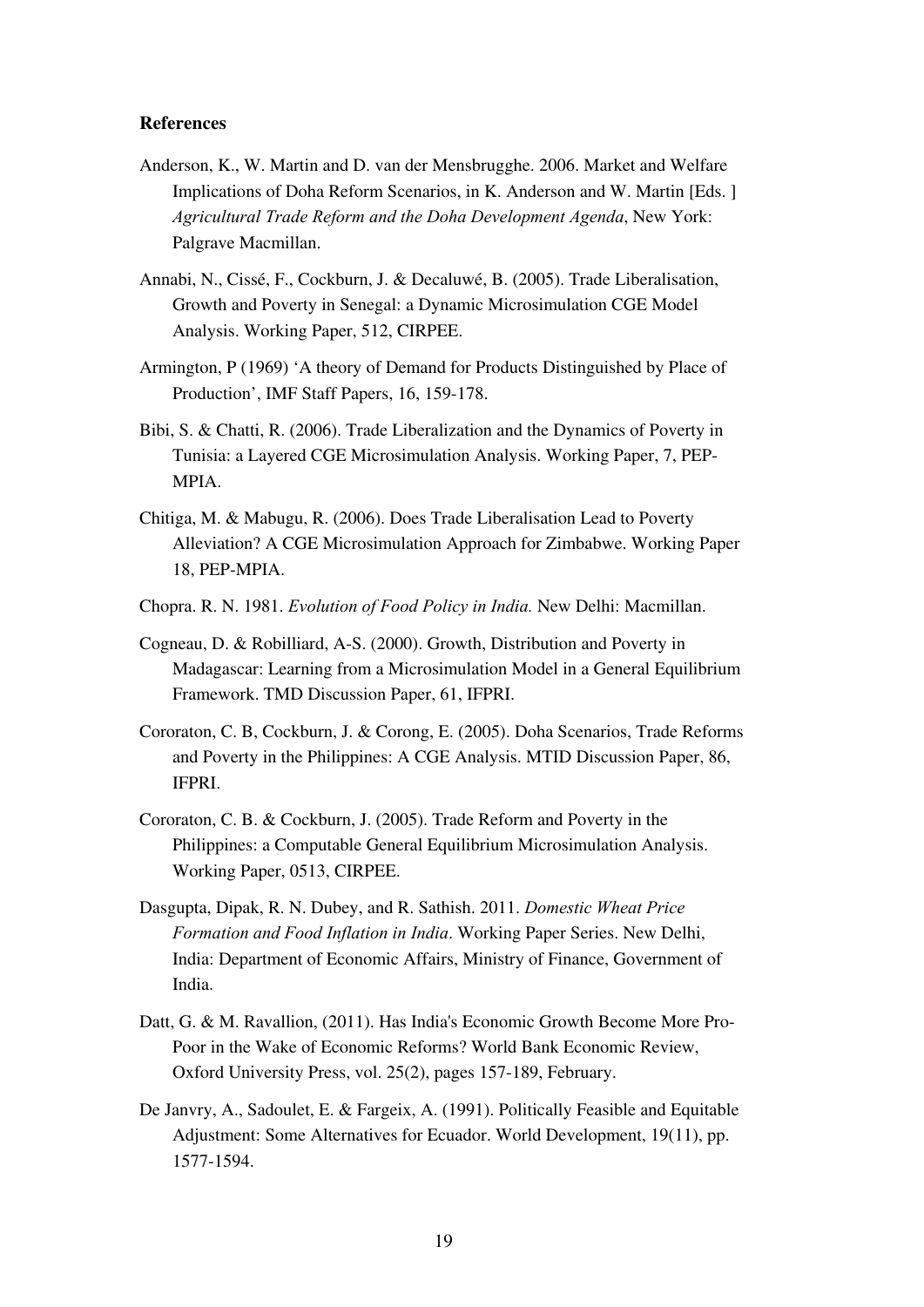- de Janvry, Alain, and Elisabeth Sadoulet. 2009. *The Impact of Rising Food Prices on Hsehold Welfare in India*. Working Paper Series. Berkeley, USA: Institute for Research on Labor and Employment, UC Berkeley.
- Decaluwé, B., Patry, A., Savard, L. & Thorbecke, E. (1999). Poverty Analysis within a General Equilibrium Framework. Working paper, 9909, Department of Economics, Université Laval, Québec.
- Foster, F., Greer, J. & Thorbecke, E. (1984). A Class of Decomposable Poverty Measures. Econometrica, 52(3), pp. 761-766.
- Ganesh-Kumar, A., M. Panda and M. E. Burfisher. 2006. *Reforms in Indian Agroprocessing and Agriculture Sectors in the context of Unilateral and Multilateral Trade Agreements*. Working Paper No. WP-2006-011. Mumbai: Indira Gandhi Institute of Development Research.
- Government of India (2000). 1999/2000 National Sample Survey<sup>7</sup>. National Sample Survey Organisation, Ministry of Statistics and Programme Implementation.
- Gulati, A., J. Hanson, and G. Pursell. 1990. Effective incentives in India's Agriculture. Policy Planning and Research Working Paper No. 332 (Trade Policy), World Bank.
- Gulati, A. 1989. Food Subsidies: In search of cost-effectiveness. *Economic and Political Weekly* XXIV(28), July 15.
- Harriss-White, B. (1996), A Political Economy of Agricultural Markets in South India: Masters of the Countryside, New Delhi, Sage.
- Hertel, T. W., and R. Keeney. 2006. What is at Stake: The Relative Importance of Import Barriers, Export Subsidies and Domestic Support, in K. Anderson and W. Martin [Eds. ] *Agricultural Trade Reform and the Doha Development Agenda*, New York: Palgrave Macmillan.
- Lemon, J., Bolker, B., Oom, S., Klein, E., Rowlingson, B., Wickham, H,. Tyagi, A., Eterradossi, O., Grothendieck, G., Toews, M., Kane, J., Cheetham, M., Turner, R., Witthoft, C., Stander, J., Petzoldt, T., Duursma, R., Biancotto, E. and Levy, O. (2009). plotrix: Various plotting functions. R package version 2. 6-1. *http://CRAN. R-project. org/package=plotrix*
- McDonald, S. 2006. STAGE: A Static Applied General Equilibrium Model: Technical Documentation. Mimeo. (Version 1. 1: November 2006. )
- Panda M. and Quizon J. (1999): "Growth and Distribution Under Trade liberalization in India", Indira Gandhi Institute of Development Research,

 $\overline{a}$ 

 $7$  Survey data from 1999/2000 are used to maintain consistency between the household level data and the base year of the STAGE CGE model for India used in Polaski et al. (2008)